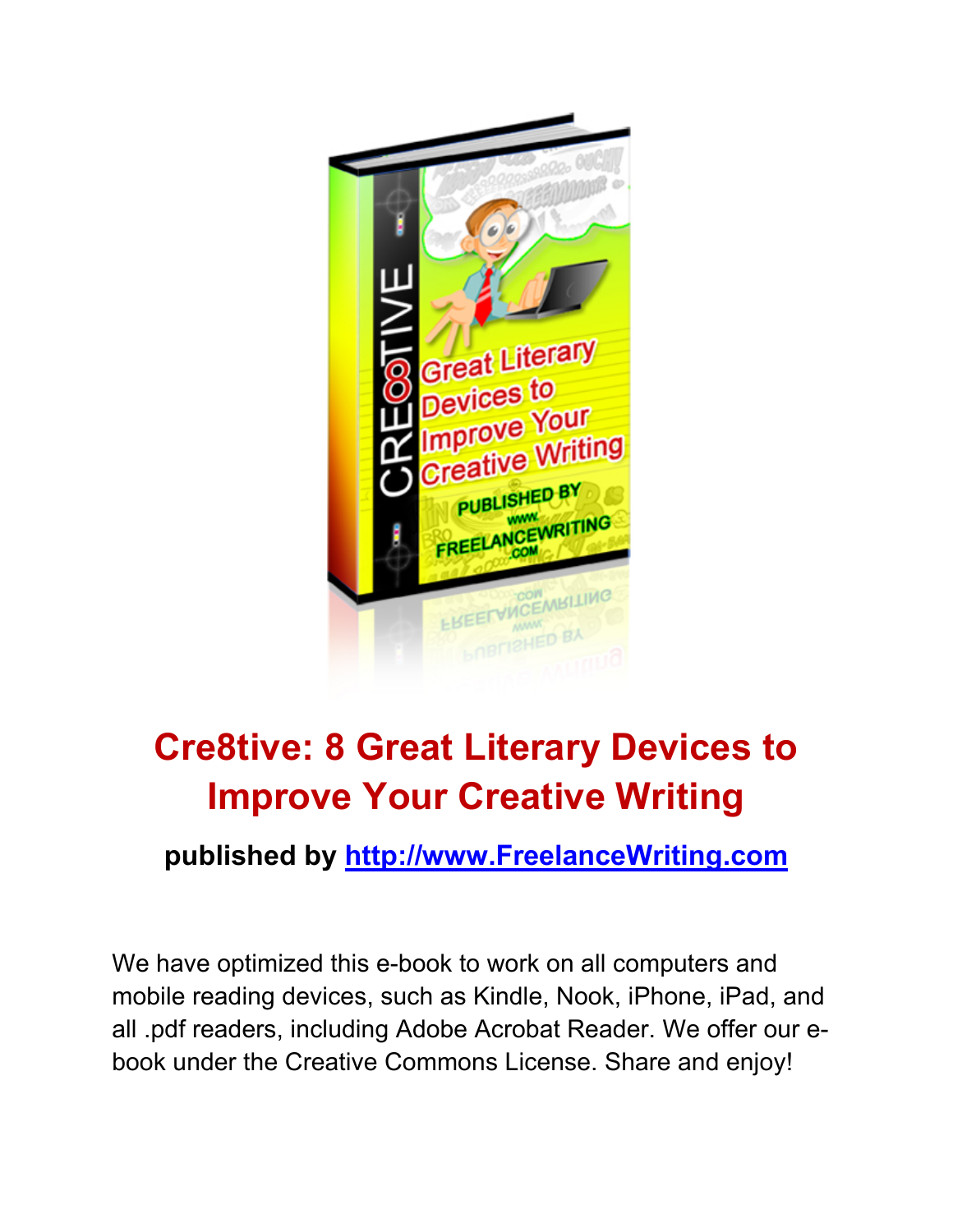#### **LEGAL NOTICE:**

2

The Publisher has strived to be as accurate and complete as possible in the creation of this report, notwithstanding the fact that he does not warrant or represent at any time that the contents within are accurate due to the rapidly changing nature of the Internet.

While all attempts have been made to verify information provided in this publication, the Publisher assumes no responsibility for errors, omissions, or contrary interpretation of the subject matter herein. Any perceived slights of specific persons, peoples, or organizations are unintentional.

In practical advice books, like anything else in life, there are no guarantees of income made or improvement of skill. Readers are cautioned to reply on their own judgment about their individual circumstances to act accordingly.

This book is not intended for use as a source of legal, business, accounting or financial advice. All readers are advised to seek services of competent professionals in legal, business, accounting, and finance field.

We encourage you to save or print this book for easy reading.

**You may freely distribute this ebook to others without prior permission from the publisher or author, as long as it is NOT altered and this ebook is distributed in its entirety.** 

**You may freely give away this ebook, bundle it with other products, give it away as a free bonus product, or link to www.FreelanceWriting.com to download this ebook. You may not sell this ebook for money.** 

> **For more FREE e-books on freelancing, visit http://www.freelancewriting.com/ebooks-for-writers.php**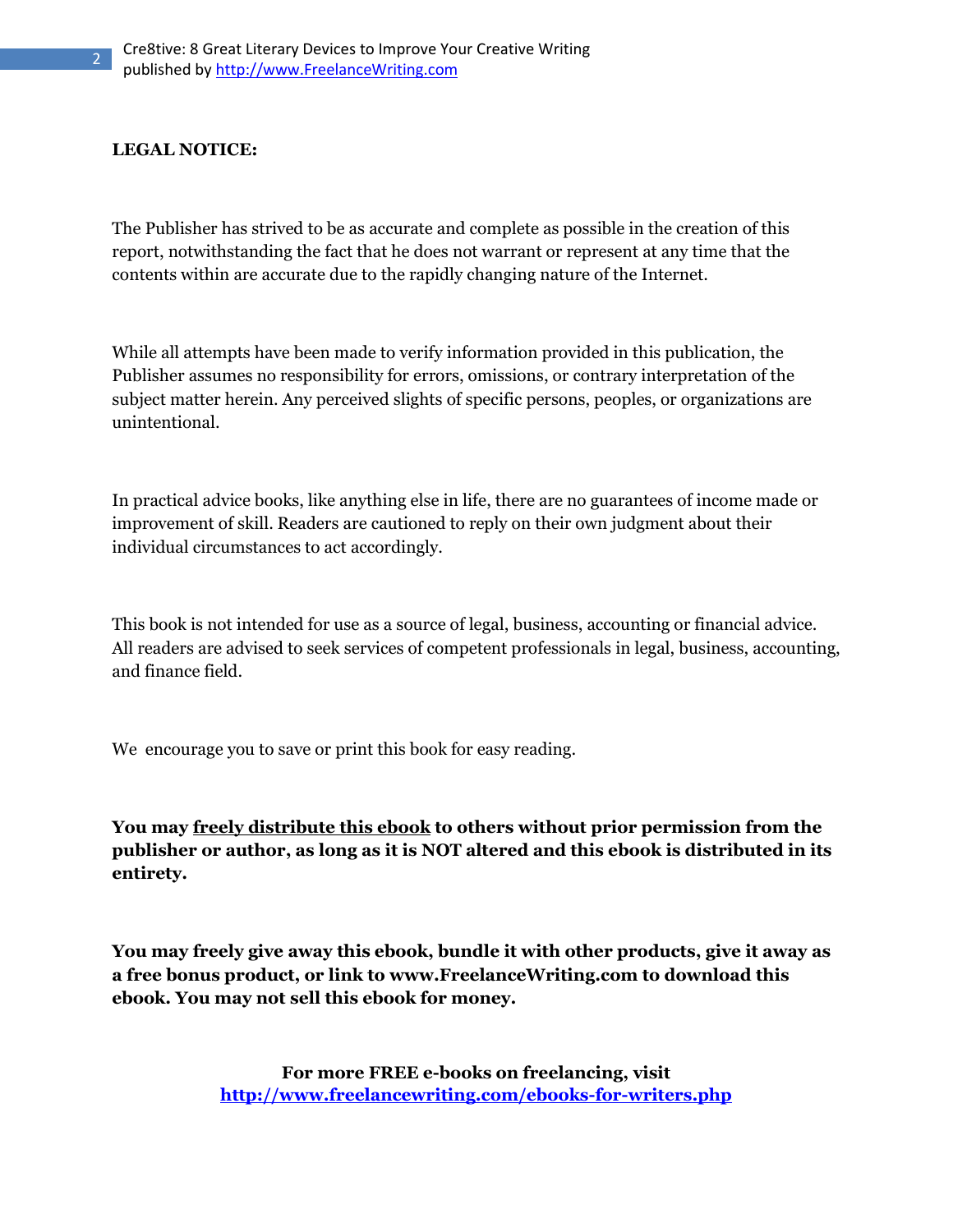3

# **Being A Creative Writer**

A writer who wants to write exceptional articles, stories, plays, and novels must know the importance and impact of each sentence, much like a golfer must know the precise position of every finger on the club, the bend of the back, the position of the head, and the rhythm of the swing. Like threads of different colors fed into a loom, sentence elements will rush into the writer's mind as a formless collection of words, phrases, clauses, and sentences. The writer's task is to assort, assemble, and re-assemble to create an attractive and original story. The writer must consider every sentence a special problem; he must experiment with it, cast it and recast it in his mind or on paper, take time, consider it as a solitary unit and as a part of the whole, return to it again and again if necessary, and leave it at last only when he is thoroughly satisfied.

A writer's enjoyment -- like the enjoyment of a painter, a sculptor, a dancer, a singer, or an actor -- derives from the processes of his art from the planning, the constructing, the joining, the polishing, the exercise of skill, the conquest of problems arising with every sentence, the dexterous juggling of all the elements that go to make good writing (i.e. words, sentences, sounds, associations, ideas, arrangements, spaces, divisions, continuity, suppressions, intensifications, and all the rest). Anyone who expects to write a great deal in his life must learn about his art, including all its methods, devices, and even tricks. Then he must apply it to every word, phrase, clause, and sentence that he writes.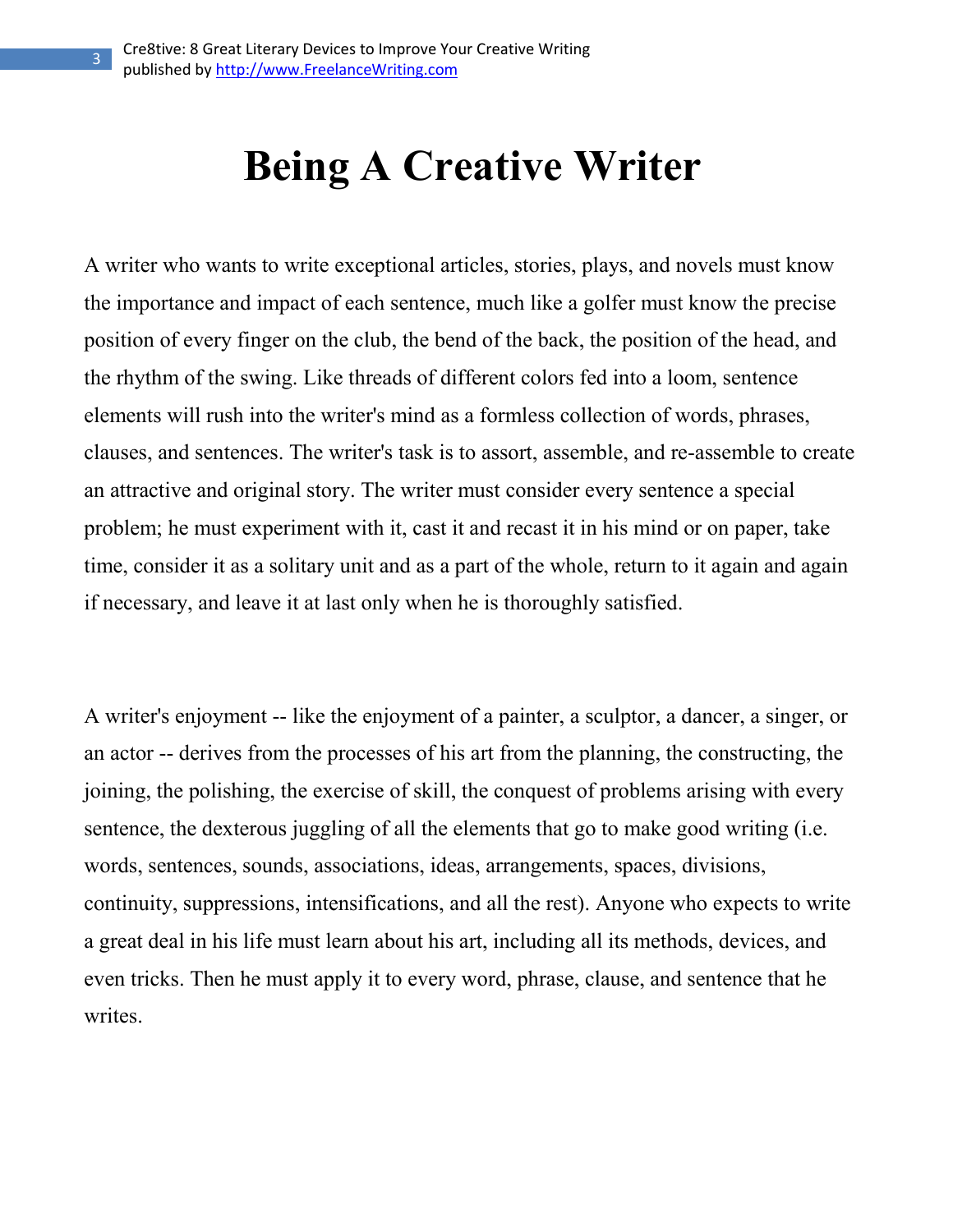### **SUSPENSE**

*(An important idea hinted at in the beginning but reserved for the end makes for suspense.)* 

How do novelists Mary Higgins Clark, James Patterson, Stephen King, and Agatha Christie create spine-chilling suspense in their stories? They follow a simple three-step writing formula.

Suspense in writing, as in life, is created by three things:

*1. a hint,* 

4

- *2. a wait,*
- *3. and a fulfillment.*

*An important idea hinted at in the beginning of your article or story, but reserved for the end makes for suspense.* The **hint** may either be an open statement or a vague suggestion that something important will soon happen; or it may be a situation that, in its very nature, is certain to result in an important outcome -- like a war, a serious illness, or the approach of final examinations.

Suspense catches the reader's attention, and then holds his interest by the implicit promise of an impending result of some significance. Suspense is often an unsuspected quality that makes writing vivid and nervous, instead of dull and weak.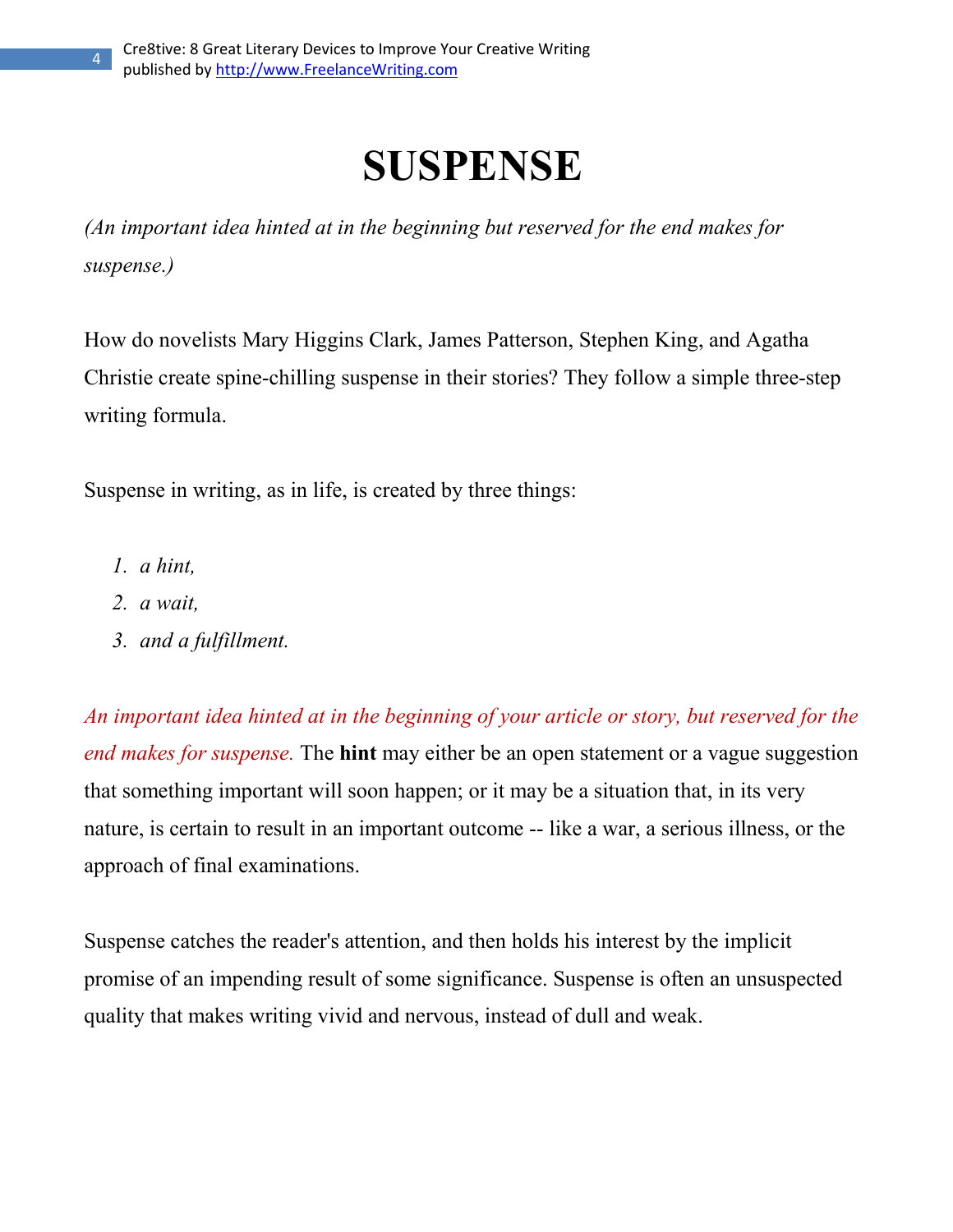5

**Suspense is the opposite of surprise**, and is a more effective instrument. Surprise lasts but an instant, does not hold the reader for more than a minute, and immediately becomes a memory. Suspense may last and last; it will hold the reader's intense interest, sometimes lasting hours or days (as with a good novel).

Sometimes a writer can create suspense by a series of items moving toward a climax, as in the following sentence:

"He longed for an education; he made plans to obtain one; he saved his money; he sacrificed his pleasures; he endured privations and then, at the age of twenty-four, he was killed in Iraq."

In such a sentence, suspense builds up as each clause succeeds another. Sometimes a mere periodic sentence creates suspense. A sentence like, "*The speeding automobile whirled around the corner on two wheels with a terrifying scream of rubber tires on pavement*," is much less suspenseful than this: "*On two wheels, and with a terrifying scream of rubber tires on pavement, the speeding automobile whirled around the corner.*" We might include most, or all, of these literary devices under a heading like "lengthy suspended grammatical structure."

A writer may create suspense by a definite statement that something important is about to happen later in his story, like this: "*In the story that follows, I will tell you how John Jones died, and then returned to life*." Or like this: "*After we have examined and discarded some false solutions of our problem, I will tell you what seems to me the only true and satisfactory solution*." Such advance notices make the reader know for certain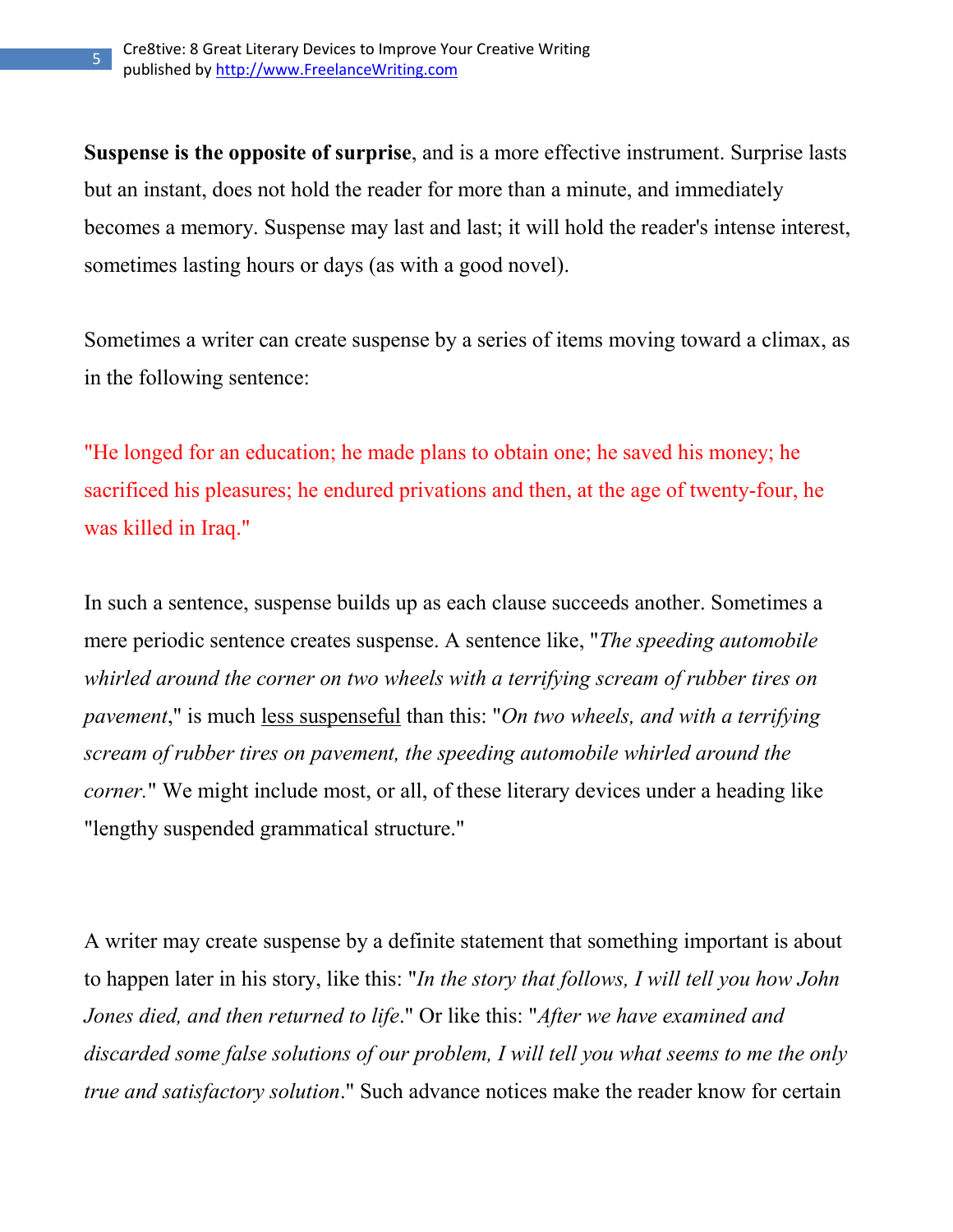6

that he is waiting for something important; this literary device puts the reader in a state of suspense.

Sometimes a brief enumeration of topics the writer intends to discuss will make the reader aware that he is waiting for something important. For example, a writer might say, "*In this article I will discuss, first, the historical background of our present difficulty; next, the immediate reasons why the difficulty has suddenly grown so tremendous; and finally, the most practicable means by which we can extricate ourselves from the difficulty*." A statement like this creates an almost unconscious, but genuine, suspense in the reader. Even a bare statement such as, "*I wish to discuss three points in this article*," will keep the reader alert and forward-looking through Points One and Two. **All that is required for suspense is a hint, a wait, and a fulfillment.**

A well-matched conflict always makes for suspense. Even when the main purpose of a writer is not to attack anybody else's doctrines, but to give new information or to clarify an original idea, the writer may often profit by deliberately creating a conflict at the beginning of his exposition. He may do this by referring to mistakes that other people have made, or by outlining opinions with which he says he differs.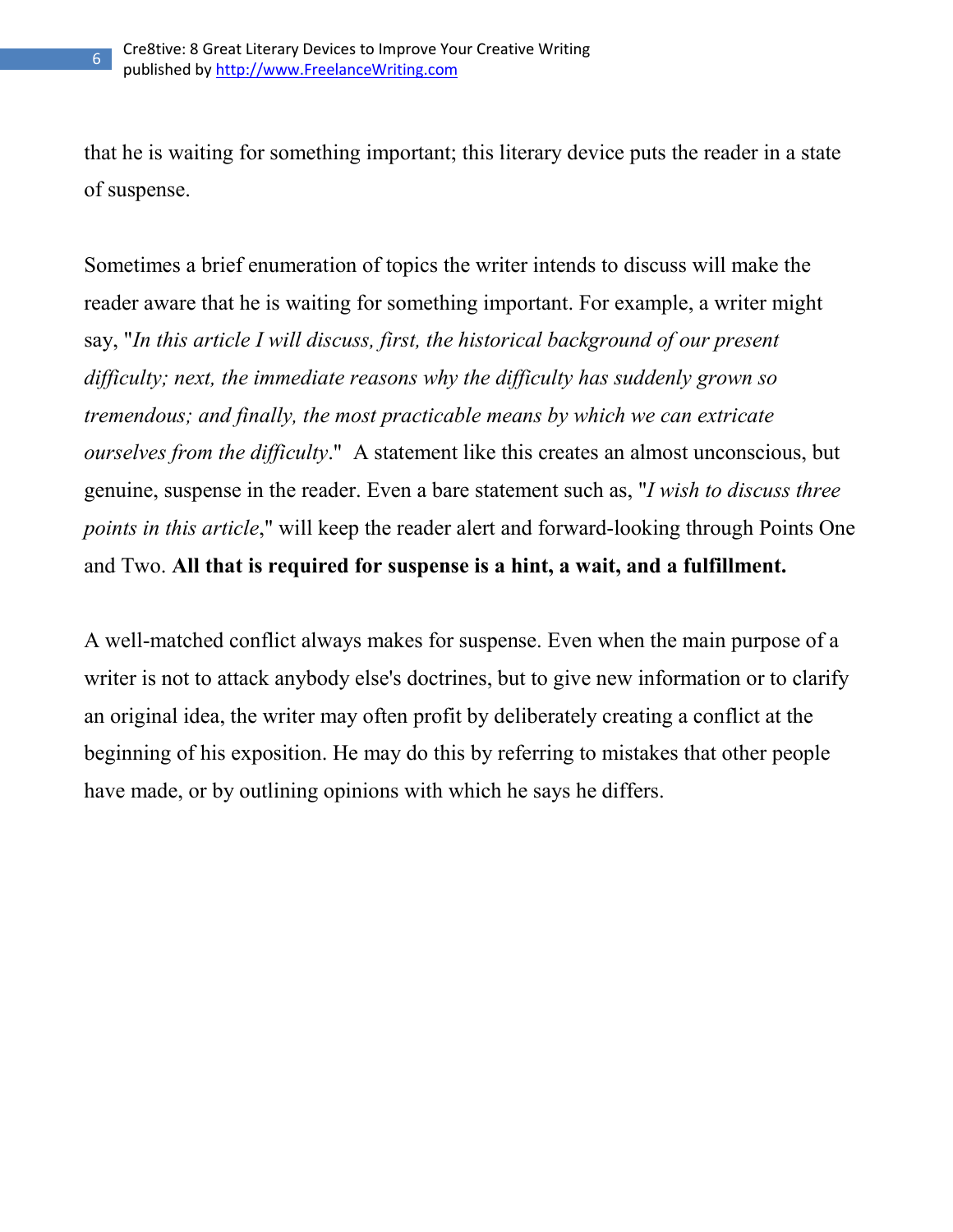#### **CLIMAX**

*(Details, examples, and ideas should be arranged in the order of climax*.)

The order of climax is the order of steadily increasing importance. This principle applies to a series of related or parallel items that a writer uses three or more in number. The items may detail descriptions or expositions, examples and illustrations of an exposition or argument, or lists of causes, effects, and reasons. Building climax in a story demands that the writer presents the least important of these *first*, the next most important *next*, and the most important of all *last*. The writer is responsible to determine the relative importance of his various items, and arranging them according to his own standards.

Sometimes a writer must disregard the order of climax. Logic, chronology, and coherence come first. A writer should also consider euphony, as in a series like "God, home, and native land," where the reverse order would be almost a tongue-twister. Or sometimes subtle considerations of courtesy or precedence (particularly in phrases originating long ago in times when precedence was more important than today) determine the order as in, "Presidents, Vice Presidents, and Office Managers," or "men, women, and children." It is quite possible that the last word in the series, "love, honor, and obey" would not have been struck from the modern marriage ritual had it not stood out so prominently by being last! :)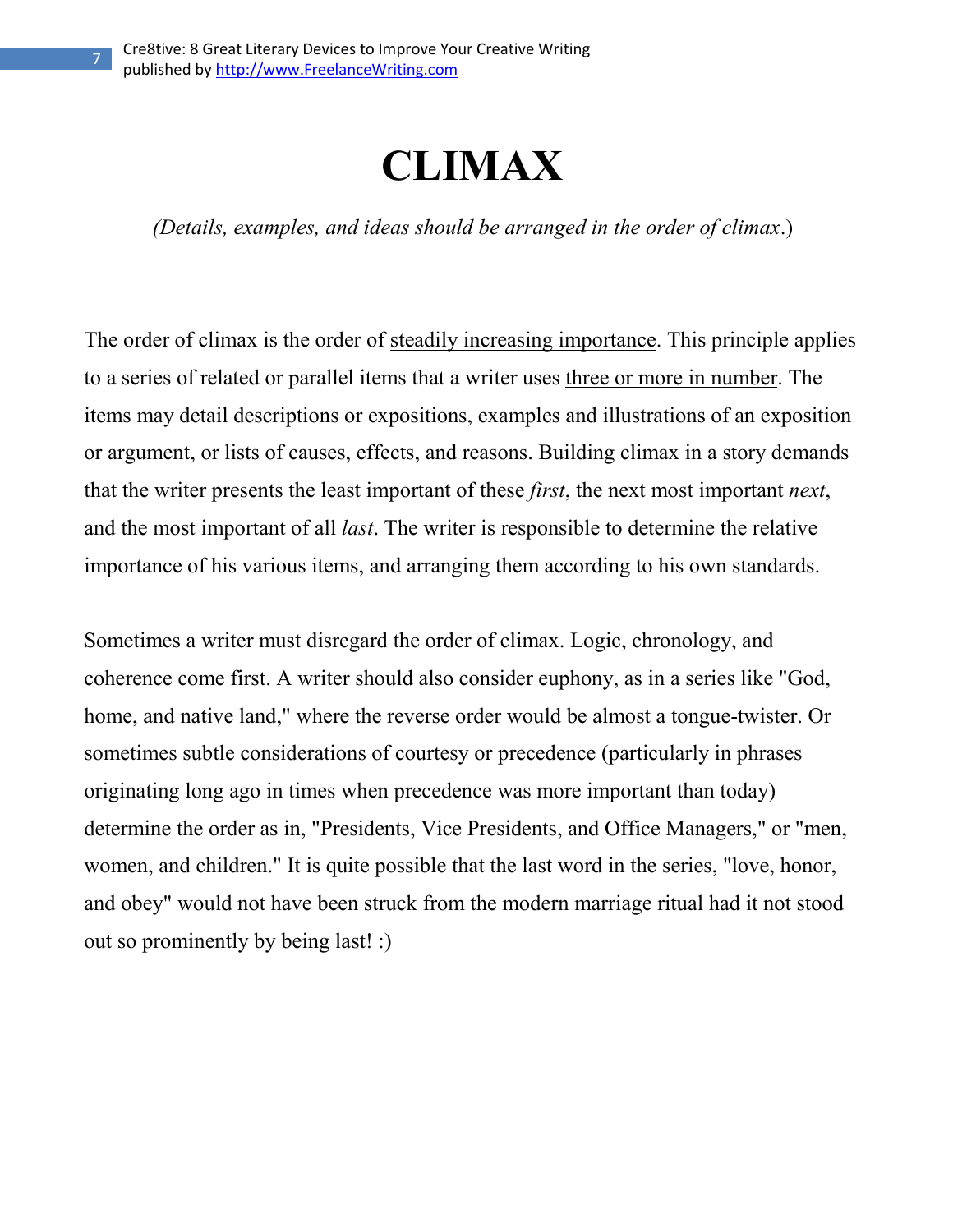8

# **PROPORTIO**

*(Ideas should occupy space in direct proportion to their importance.)* 

A writer should treat unimportant ideas briefly, and treat important ideas at length. Focusing too much on unimportant ideas leads to wordiness, triviality, and tiresomeness; the slighting of important ideas leads to disappointment of the reader, apparent pointlessness, and seeming lack of discrimination on the part of the writer. A writer should develop his work with special amplitude; the writer should introduce important characters in a story with special privileges of space; and the writer should recount the important action of a narrative with special elaborateness of detail. Even when the temptation is to be brief, the writer should deliberately proceed with his amplifying. Brevity has its virtues, but also its vices.

The only time a writer can break this rule is when he wants to avail himself of the device of contrast, and so he expresses an important idea with notable terseness. "Jesus wept." The simple statement, so noticeably short, contrasts so powerfully with the magnitude of the sentiment that the verse is effective. Such effective brevity, however, can be employed only on special occasions. When a writer uses contrast too often as a rhetorical device, it looks affected. Furthermore, a writer cannot use contrast effectively unless it has the added advantages of *position*, *climax*, *isolation*, or *extraordinary dignity of occasion*.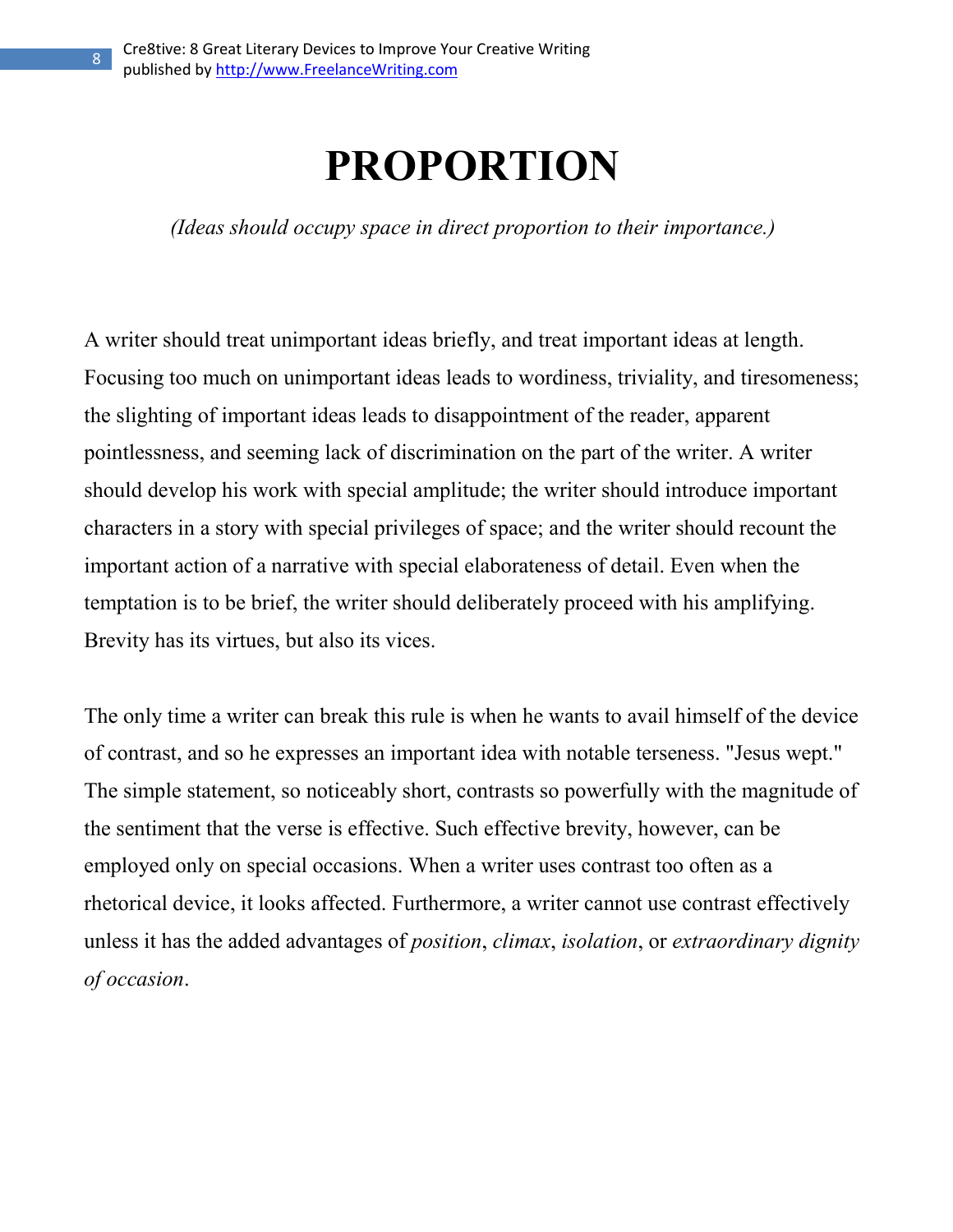9

If we want a phrase or a sentence to make an impression, we must deliberately develop it until it occupies an amount of space proportionate to its importance. There is nothing wrong with a phrase like "*bare winter trees*" but nobody would remember it. Yet everybody remembers, "*A few yellow leaves hung on the crooked branches, shaking against the cold, as the last dimmed rays of sunlight fell across the snow.*"

A writer, in describing one detail of a dying person, could have been content to write, "*Her hands and fingers moved nervously as she fell into a coma*." But a much better way is, "*A ray of sunlight fell on the bed, lighting up the hands which moved nervously, opening and shutting without ceasing. The fingers moved as if a thought animated them, as if they would signify something, indicate some idea, obey some intelligence*." The writer enlarged upon a single detail to impress the reader.

Roughly speaking, the writer should devote the number of words in a paragraph, or the number of paragraphs, to any idea proportionate to its importance. Ideas often attain importance in the reader's mind in direct proportion to the space given them. A writer will use a smaller space to express an idea of little importance, whereas the writer will use a larger space to discuss an idea of major importance.

If we combine the present principle with the principle of climax, we may express the result diagrammatically as follows:

The average composition should look like this. The least important ideas come *first*, and require the *least amount of space*; the more important ideas come *later*, and require a *greater amount of space*.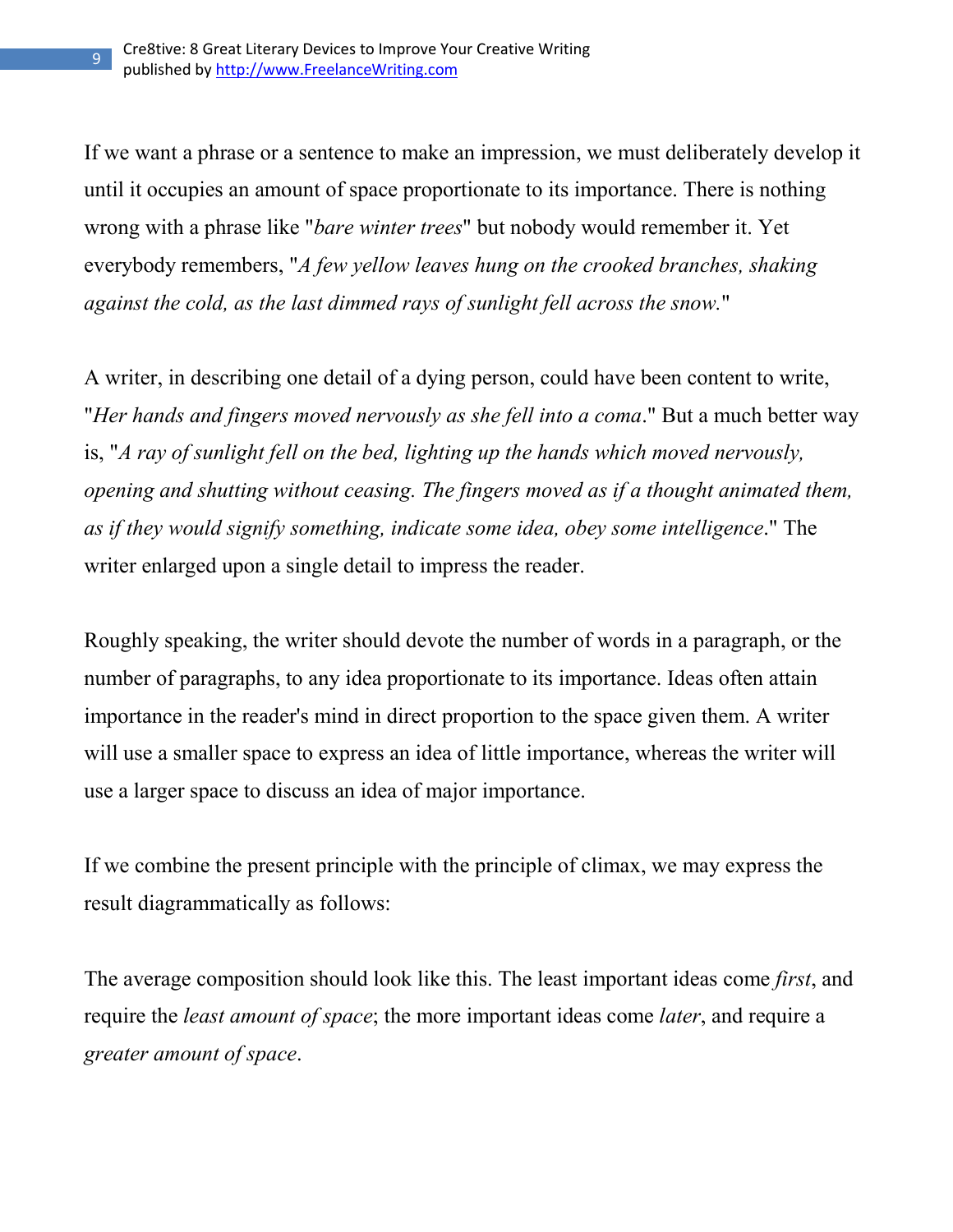# **STRUCTURE**

*(Important ideas should be expressed in important structures; unimportant ideas should be expressed in unimportant structures.)* 

Importance of structure is relative.

- 1. A paragraph is more important than a sentence;
- 2. A sentence is more important than an independent clause;
- 3. An independent clause is more important than a dependent clause;
- 4. A dependent clause is more important than a phrase;
- 5. and a phrase is more important than a word.

A writer who expresses an idea in one of the lower structures (above) can make the idea seem more important in the reader's mind by given the idea a higher structure; and, conversely, a writer who expresses an idea in one of the higher structures can make the idea seem less important by placing it in a lower structure.

If a writer wishes to emphasize an idea, he raises its structure. Thus, instead of using a single descriptive word, as in "*a memorable day*," he could use a phrase: "*A day to be long remembered*."

Or he could elevate the phrase to the rank of a dependent clause: "*It was a day which will be long remembered*."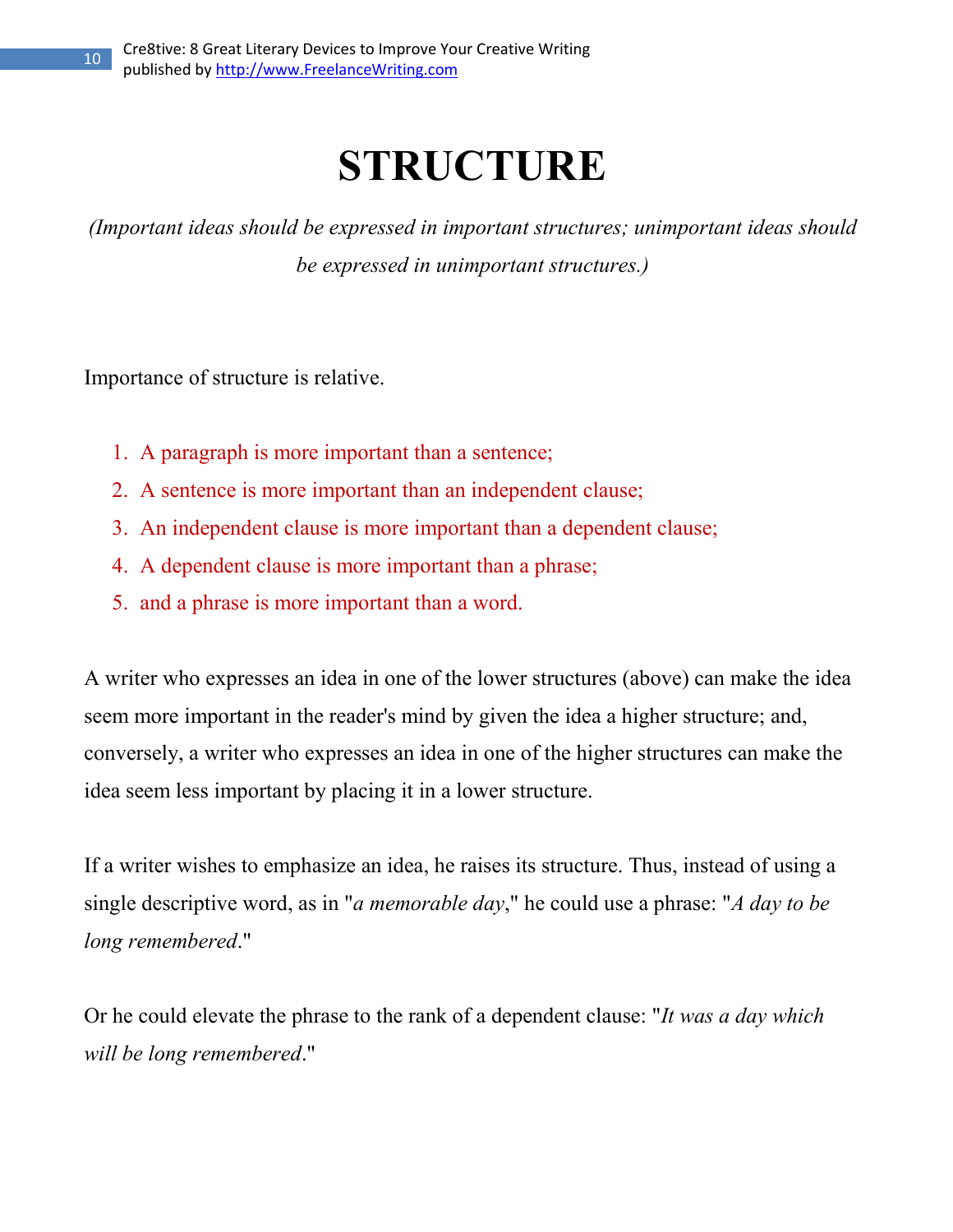Or he could elevate the dependent clause to the rank of an independent clause: "*The day at length arrived, and it will be long remembered*."

Or he could elevate the independent clause to the rank of a sentence: "*The day at length arrived. It will be long remembered*."

The writer has to decide if he wishes to call special attention to any idea, and how much attention he has to make up his mind, and then act accordingly.

The next rank above a sentence is a paragraph. An idea expressed as a paragraph (in one sentence or more than one) assumes a special importance in the reader's mind.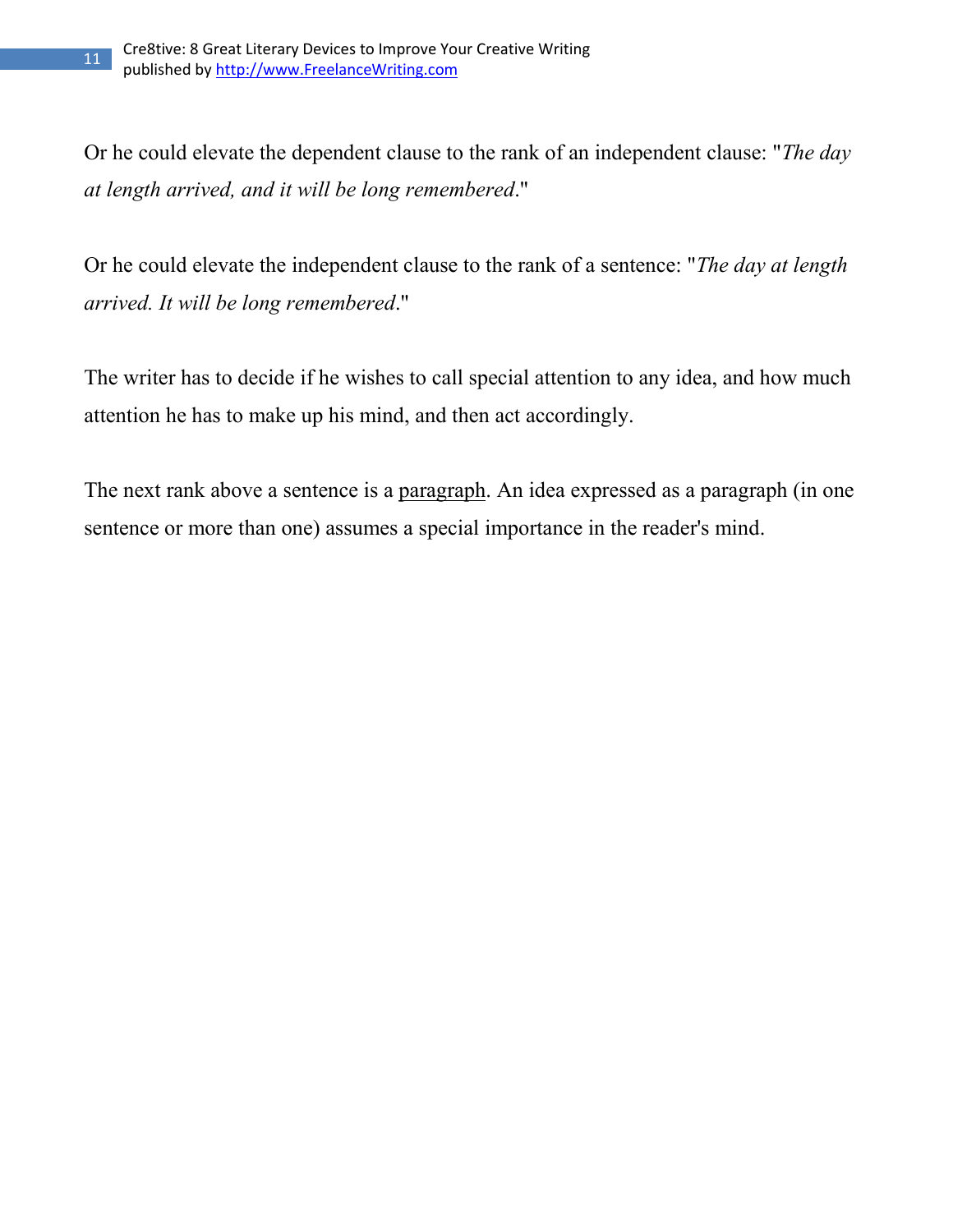# **REPETITIO**

*(Repetition serves many purposes of emphasis, unity, clarity, coherence, and all-round effectiveness.)* 

The reason repetition is effective is that no reader is wide-awake, alert, and critical at every instant. For any reasons he may miss the entire significance of the writing. But if a writer repeats each important point, the reader is certain to get it at one or another of the repetitions. This, then, is the chief value of repetition: it makes the reader know the writer's principal thought, and keep it in mind.

Repetition of the elements composing sentences may involve words, ideas, or structures. We will discuss these three in that order.

**1)** Much repetition is for the sake of intensification. We often repeat words in speech, as when we cry, "Quick! Quick! Quick!" or "Stop! Stop! Stop!" Poetry and song are filled with repetitions of words.

In prose writing, repetition of words is seldom used for purposes of intensifying an impression. Much more common in prose is the repetition of ideas for the sake of intensification. Even more common than repeated ideas in prose are repeated structures. For some obscure psychological reason, rhythmic structures have the effect of intensifying the reader's emotions. It is for this reason that poetry, which is largely "an overflow of powerful feeling," has long been framed in repetitive structural patterns of meter and stanza.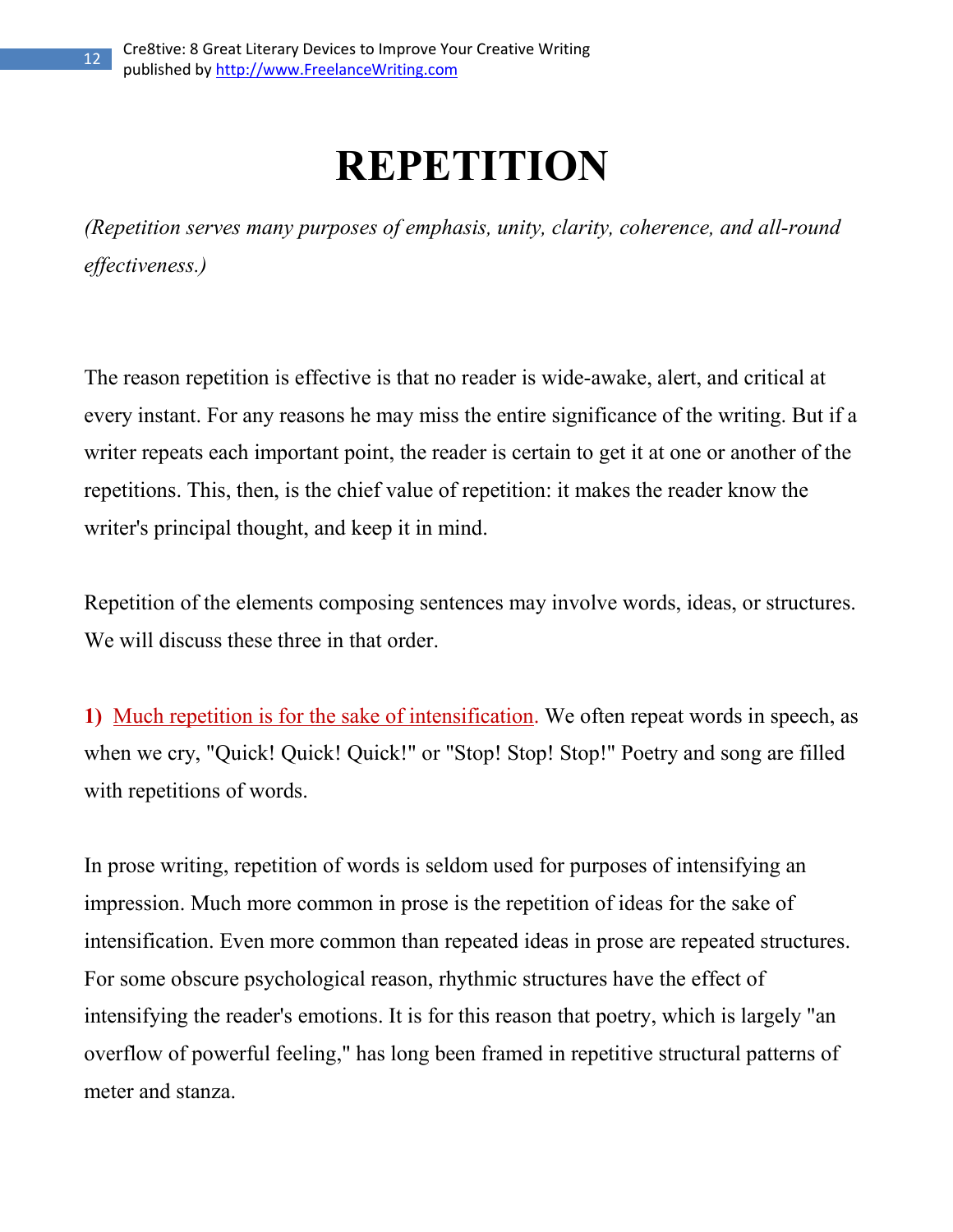**2)** Repetition may give unity to the reader's impressions by continually recalling to his mind the topic under discussion. The repetition of an idea, rather than of words, for the sake of unity is so close to repetition for the sake of intensification that distinguishing between the two is hardly possible or necessary. The repetition of structure to lend unity to many diverse ideas is a commonplace of rhetoric. It is like putting an army of many men into uniform to make them seem one organized body instead of a disorganized rabble.

**3)** Repetition of words may improve clarity. Sometimes clarity is a simple matter of grammatical reference. On a slightly higher plane, repetition of words sometimes indicates the connections and relationships of sentences, or helps the reader follow smoothly the progress and development of the writer's thought. Finally, word repetition may be necessary for the reader to understand what the writer is trying to say.

Repetition of ideas for the sake of clarity is often desirable, or even necessary. A large percentage of non-narrative writing consists of saying the same thing over and over again in different words. If you choose to repeat words, then the word must be important. Repetition of unimportant words sounds awkward and amateurish.

Outright word-for-word repetition of larger elements (paragraphs, sections, chapters) for clarity is virtually unknown in prose. Repetition of ideas, however, is common. It involves repeated statements, in different words, of the same idea. Almost any convenient well-written book will illustrate this practice.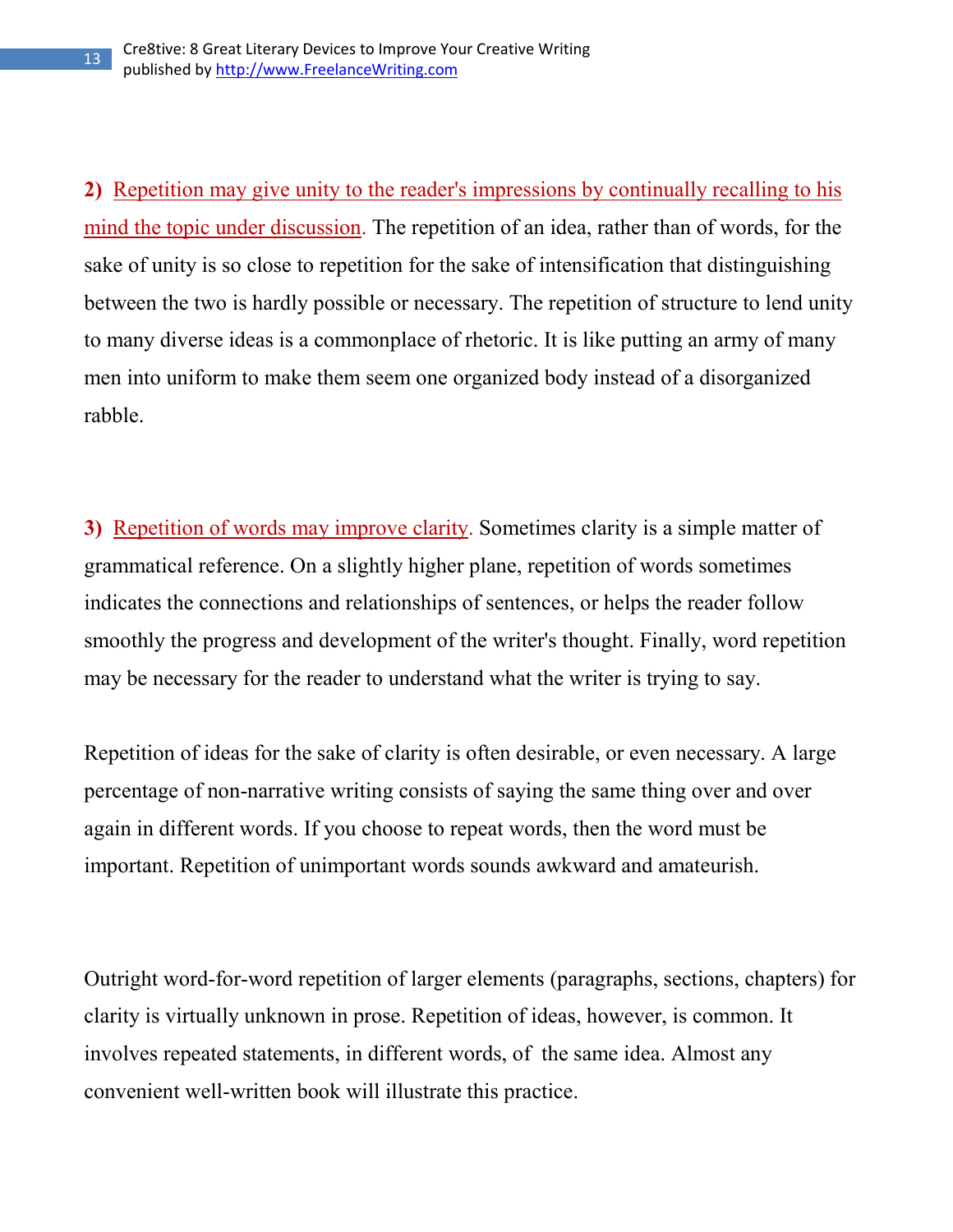Repetition of structure is useful for creating both unity and clarity. Almost any textbook, as well other non-narrative books and essays or articles, consists of corresponding, or parallel, structures. Paragraphs will correspond to paragraphs by having similarly worded topic sentences, similarly arranged illustrative material, or numerical headings written down as figures or suggested by words like "first," "next," "a third," and so on. Chapters will correspond to chapters in general structures, such as in this example: "The Role of Sympathy," "The Role of Sociability," "The Role of the Sense of Justice," "The Role of Individual Reaction." It is a manifest effort to create unity and clarity by a repetition of general structure and approach in the four chapters.

We have seen that repetition of words, ideas, or structures may intensify a concept or feeling; or give unity to independent elements of composition; or clarify complex or involved ideas and elements of composition. As a rule, repeating words intensifies, unites, or clarifies minor elements of composition such as phrases, clauses, and sentences.

The repetition of ideas intensifies, unites, or clarifies larger elements such as groups of sentences, entire paragraphs, or groups of paragraphs. And the repetition of structure intensifies, unites, or clarifies all elements of composition from mere phrases up to entire books.

Poetry, with its many repetitions of metrical feet, line-lengths, rhymes, rhythms, and stanzaic forms, has been defined as patterned language. Repetition is patterned prose. One who creates patterns of language is called an artist with the tools of the writer's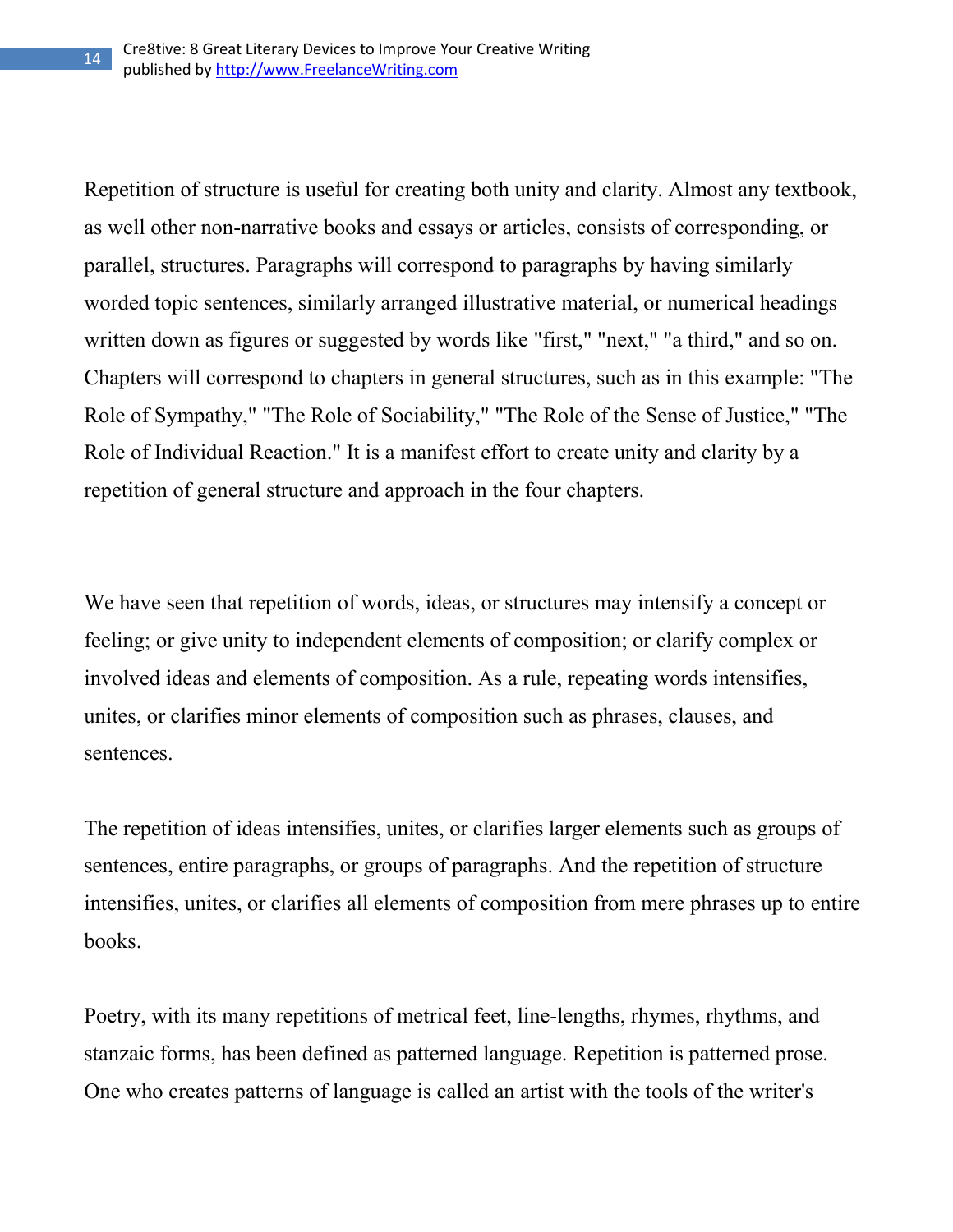profession. Indeed, it is almost possible to determine a writer's total skill by measuring his ability to use repetition, and yet to avoid monotony.

The writer who has something to say should repeat it boldly and often. Let him choose key words and play upon them; let him voice his main ideas again and again, now in the same words, now in different; let him weld together seeming incompatibles by forcing them to assume similar structures; let him at every opportunity avail himself of the many and fascinating complexities of patterned language.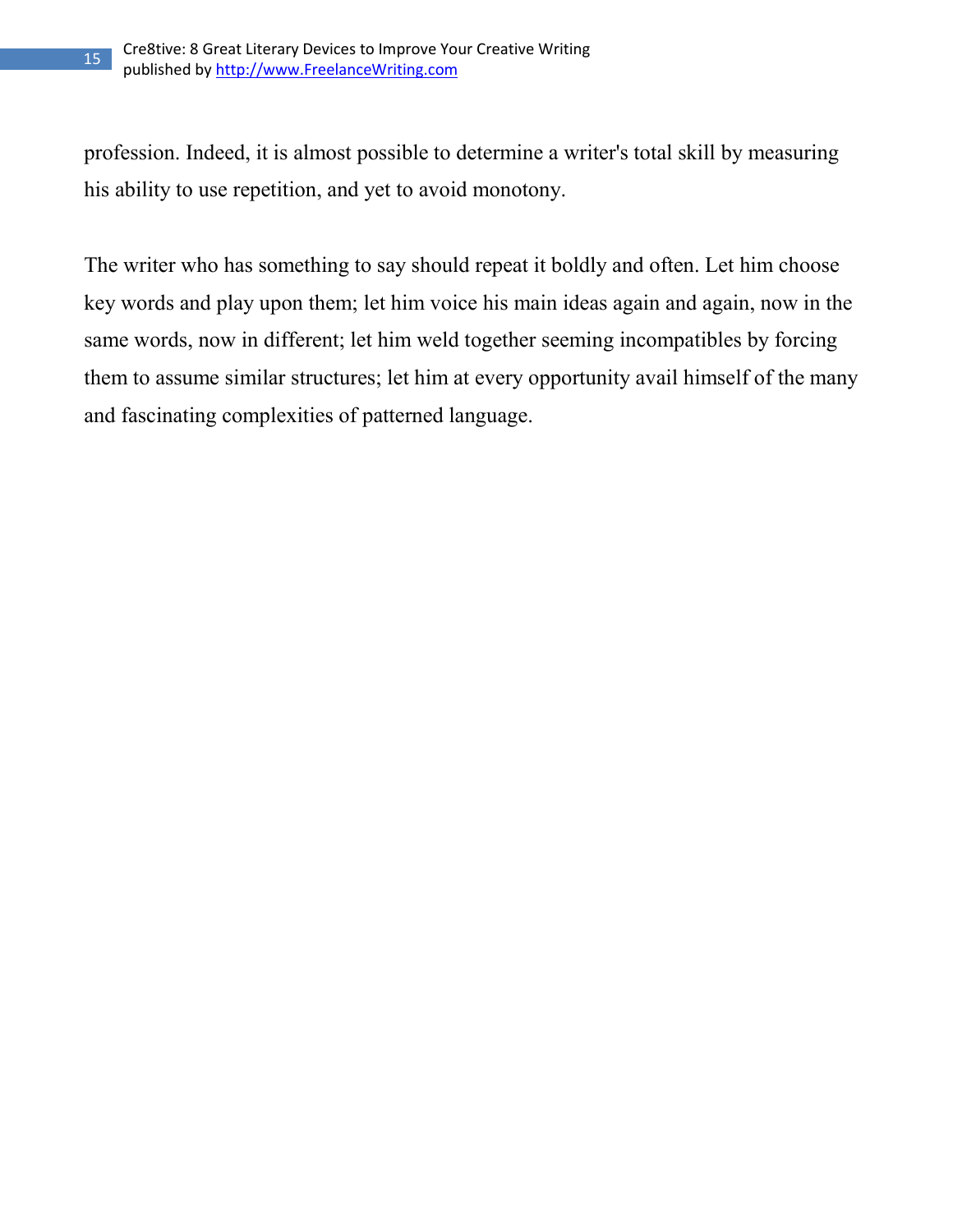### **COTRAST**

(*Contrasts attract attention and make permanent impressions.)* 

**Frederic Taber Cooper**, an important critic, once wrote: "*No matter what art or craft we practice, whether it be the painting of landscapes, or building of bridges, the decoration of tea-cups or the writing of novels, we cannot hope for fine results without invoking the aid of contrast -- the dash of red to give tone and harmony to the greens and blues of nature, the touch of pathos that adds a deeper meaning to the sparkle of comedy...*"

**Contrast gives accent, vividness, color to writing**; it keeps writing from being monotonous and dull. Yet contrast seldom comes easily and unconsciously to any writer. It comes, for the most part, only with deliberate thought and self-conscious creation.

Contrasts may involve tricks of printing, like *italics*, CAPITALS, or very small type in the midst of ordinary type, large spaces containing

only a few words,

and so on.

Contrasts may involve mere length of sentences or of paragraphs. A short sentence in the midst of long ones, or after long ones, attracts attention to itself.

*"He was told to lead his soldiers forward at any cost, to overrun the enemy positions, to occupy the wooded hill, and to prepare for the counterattack. All this he did."*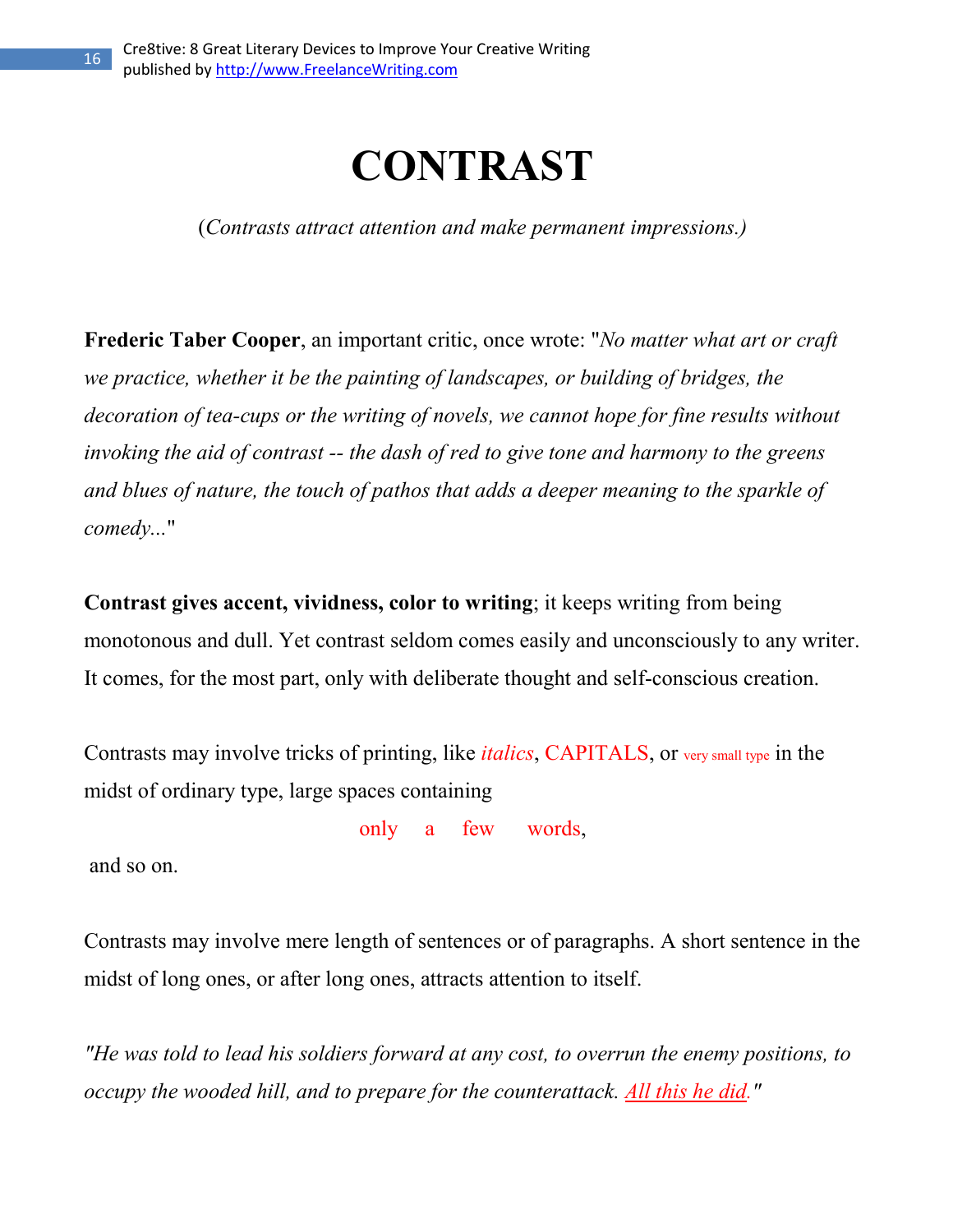This short last sentence stands out prominently because of the contrast between its shortness and the length of the preceding sentence.

Short paragraphs consisting of a single sentence, or of a few brief sentences, or even of a single fragmentary sentence, have a similar effect.

Contrasts in length constitute the simplest of contrasts.

Other devices of contrast include:

- 1. Rhetorical questions occurring in the midst of declarative sentences;
- 2. Sudden learned words in the midst of familiar diction, or sudden words of doubtful respectability in the midst of formal diction;
- 3. Sudden inversions of sentence elements in the midst of plain straightforward writing;
- 4. Words which have certain almost invariable connotations, but which may be used in a literal and absolute sense.

Many effective contrasts involve subject matter, mood, or (in fiction) personalities of characters.

A writer should examine his subject before begins writing, and ask himself wherein he can employ contrasts.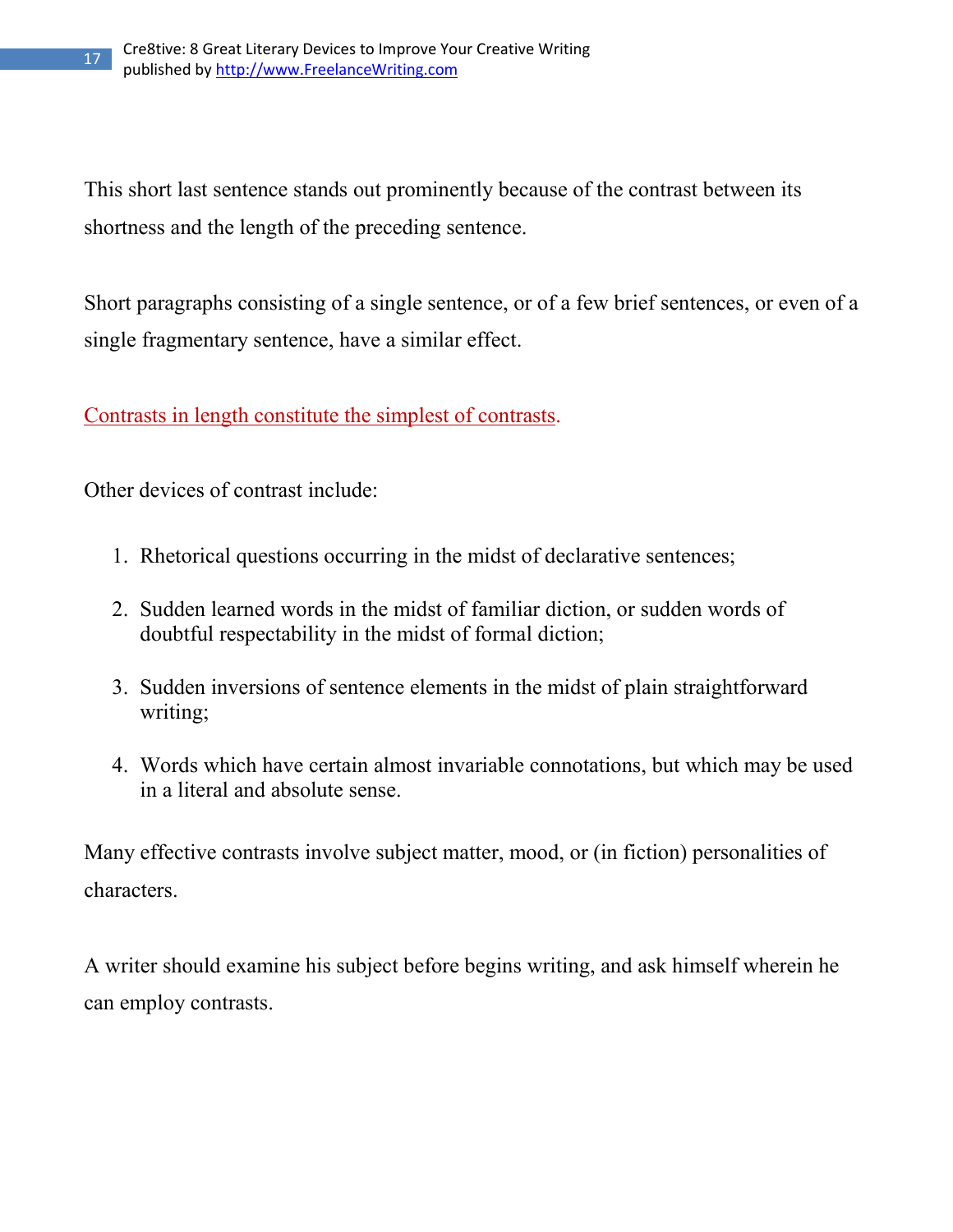**Is he writing a paper on the present federal administration?** Certain contrasts inevitably present themselves social and economic conditions before and since the inauguration of this administration.

**Is he writing an essay on cats?** The contrast between the habits and the personalities of cats, and the habits and personalities of dogs will better characterize cats than will pages of description or analysis.

**Is he writing a story with a naive and gentle girl as the heroine?** A contrasting character, worldly wise and hard, will bring out and intensify the character of the heroine.

Since few writers would hit upon such contrasts by instinct, the writer may make it a rule never to write without carefully examining the possibilities for contrast inherent in his subject.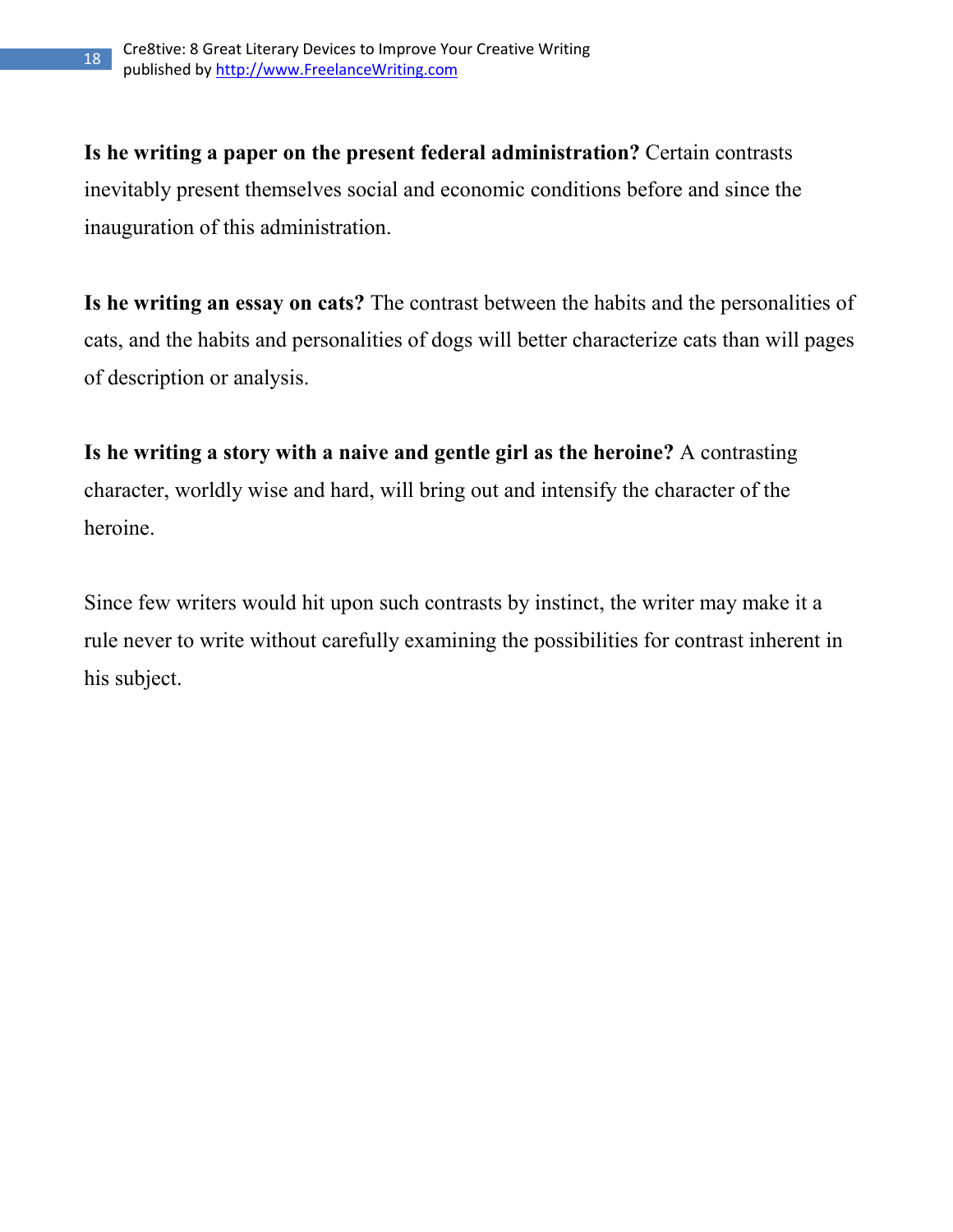#### **INTEREST**

(*By deliberately employing certain well-known devices, a writer may heighten the interest of his work.)* 

Literary devices for gaining interest do not always come easily and naturally to the writer. While he is planning his work, while he is writing it, and even after he has written it, he must deliberately explore means of making it more readable. Of course, one of the best guarantees of interesting work is an interesting personality. No textbook on creative writing can tell the student how to be an interesting personality. All the textbook can do is tell the student to be his real self; that is, to find within himself the essential individual who has been muffled under layer after layer of conventional verbiage, conventional ways of looking at life, conventional reactions to life, conventional patterns of education-- and to be daring enough to introduce this essential individual into his writing. Even so, interesting personalities sometimes write dully. They must work hard and scheme intelligently to make their work interesting.

Periodic sentences or sentences having suspense are often more readable, more nervous, than loose or rambling sentences. Fairly short sentences ( averaging about 20 words in length ) , if not more interesting, are at least more readable than very long sentences (averaging over 30 words). The devices of contrast in sentence elements create interesting style. Parallel structure, if it is not overdone, is always attractive. To emphasize by repetition (as well as to anticipate the next paragraph) the present writer invites the reader's attention to the following quotations: "Variety is the spice of life"; "Variety is the soul of pleasure"; "The great source of pleasure is variety" ; "Variety is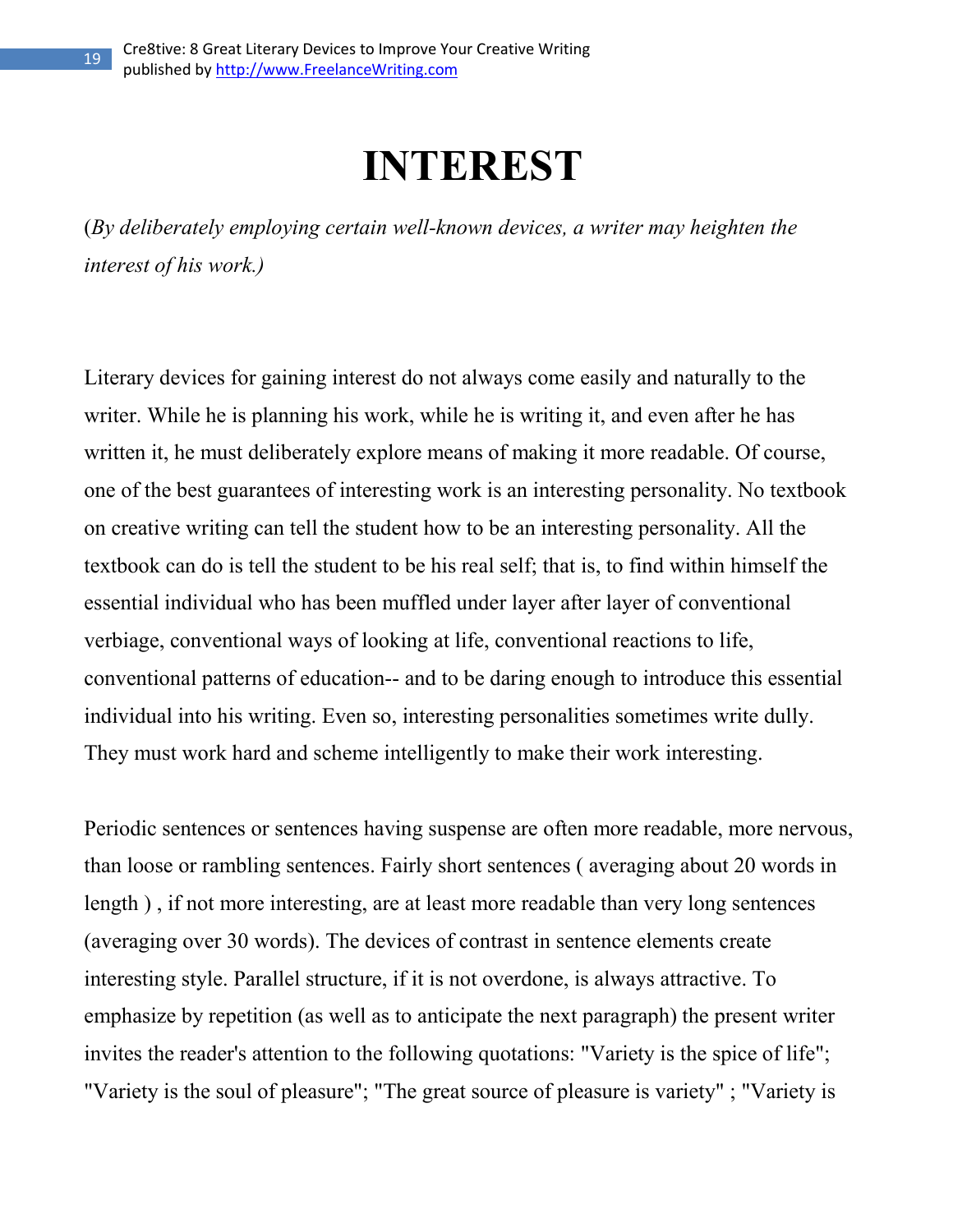the source of joy below"; "Variety: that is my motto"; "The one rule is to be infinitely various." Nothing makes for dull writing quite so much as monotony, and nothing makes for lively writing quite so much as variety.

One other device for creating interest is quotation. When writers are young, mistrusting their own judgment, they quote at length and with frequency; when, they are a older, they are afraid of appearing unoriginal that they hesitate to quote anything. Both extremes are deplorable. Too much quotation sounds timid and immature, or pedantic; but no quotation at all may leave a composition with little variety.

Most readers tire of the same style extended through page after page. No matter how various and rich a style it may be, it is bound to possess a certain inescapable sameness of tone which will weary the reader. Quotations inserted occasionally relieve this sameness and postpone the inevitable weariness. Sometimes quotations may come spontaneously to the writer while he is composing; but usually they come only after deliberate and laborious search when the act of composing is over. Accordingly, when he has made the first draft of writing, a writer might make a practice of running through published literature on similar subjects to find passages that express some of his own ideas, and then insert these passages into his own work or substitute them for his own words.

A writer should not use quotations ostentatiously. In general, quotations should be short; that is, a writer should use quotes no more than a couple of sentences in length, and the writer may incorporate quotes in clauses or phrases.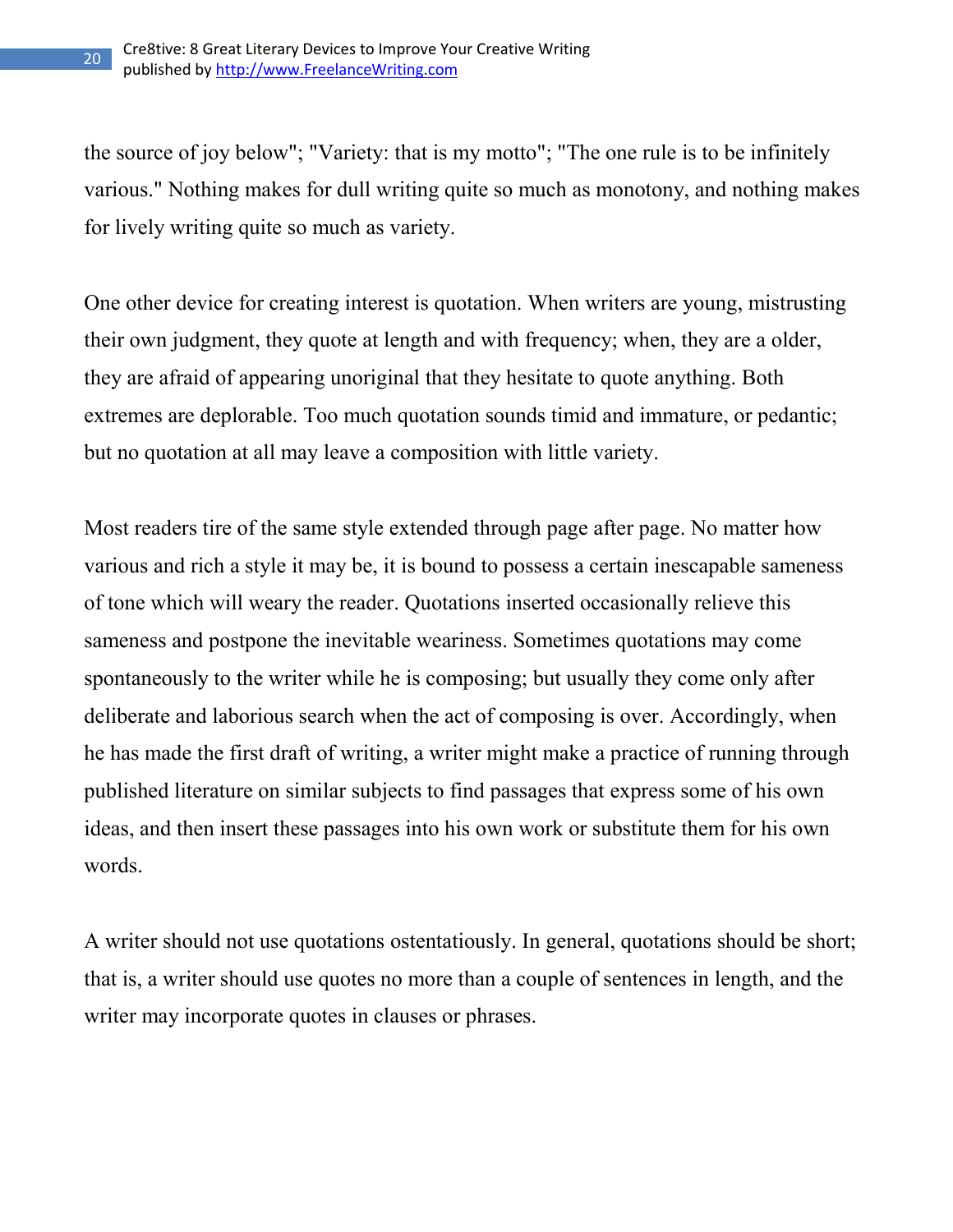A primary way to interest readers is to use perennially interesting subjects like sex, religion, murders, executions, disasters, evidences of rationality in animals, relics of past ages, cures for common diseases, methods of making money, morbid aspects of human nature, and similar subjects.

Another obvious means of giving interest is setting up an opposing idea to overthrow. **Readers like a contest**. That is, they had rather see something disproved than proved; something attacked rather than something created. A writer may cater to these combative instincts of his readers. He can be vigorous, virile, and aggressive without being ignoble. He can prove even while he disproves; he can create even while he attacks. And he can succeed in being interesting where a more timid writer would be dull.

No writer can be interesting if he gives the impression of being exhausted at the end of his work. The solution lies in applying the principles discussed earlier: arranging ideas in the order of climax, giving scant attention to unimportant ideas, and using a wealth of details to back up generalizations.

A fifth way of giving interest is by means of humor. Intensity of passion, righteousness of cause, and intelligence of outlook all have their effect at times; but for persuasiveness and interestingness, they do not compare with humor. A writer may try to prove the soundness of an argument; but if he can create a laugh, he will not be asked to prove anything. He may try to show that what he has to say is so important that no one can afford to ignore it; but if he can create a laugh, he will have readers who will take the importance of his argument for granted.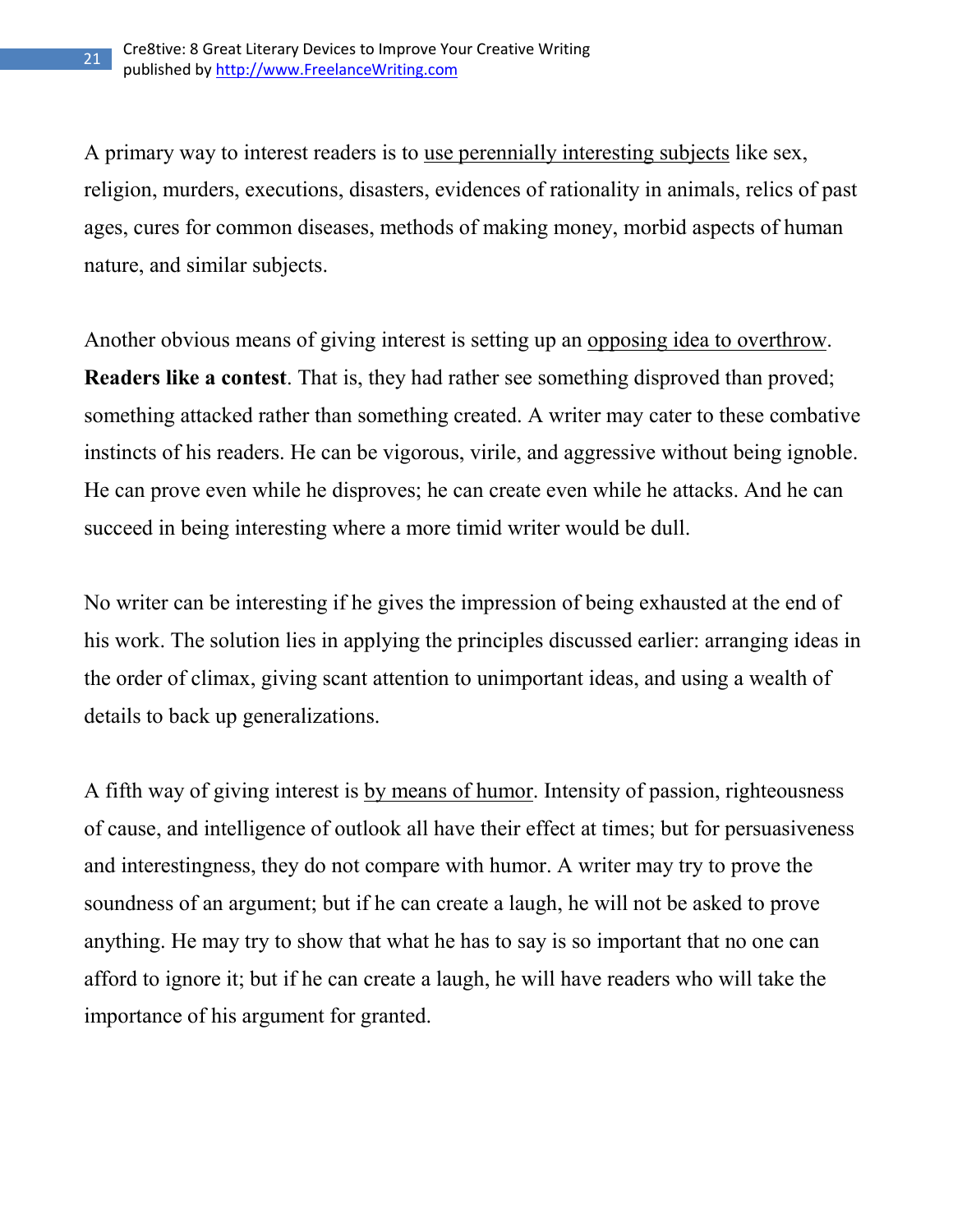What has just been said is particularly true in America; it need not be true in other countries. But in any country, writing which shows good taste by being urbane and tolerant, yet firm; which shows open-mindedness by being good-humored and dispassionate, yet sincere; which shows consideration for others by avoiding violence and extremes, yet remaining shrewd and witty such writing is interesting anywhere in the world.

Other devices for gaining interest are not so obvious. Some which may require special planning of structure or special methods of development are these: progression, the appeal to self-interest, analogy, and illustration.

To consider the first of these: We have all seen the speaker who, as he reads his discourse to an audience and finishes each page, slips that page back under his manuscript. The audience perceives no diminution in the manuscript's thickness; it feels that the speaker is not making any progress; and it despairs. Like an audience, the writer must make his readers feel that he is actually getting somewhere. Nobody likes to read page after page of solid prose unbroken by mechanical literary devices indicating progression paragraphs, divisions, chapters, parts, etc. Everyone likes the feeling of accomplishment that comes with the end of one paragraph and the beginning of a new one or of a division, or chapter, or part, or book. Everyone likes to feel that he is getting somewhere, not merely plowing on endlessly and pointlessly through page after page of writing.

The simplest way to make a reader feel progression is for the writer to announce at intervals, throughout the composition, just how much ground he has covered, and just how much yet remains to be explored. With such an orderly system of announcement,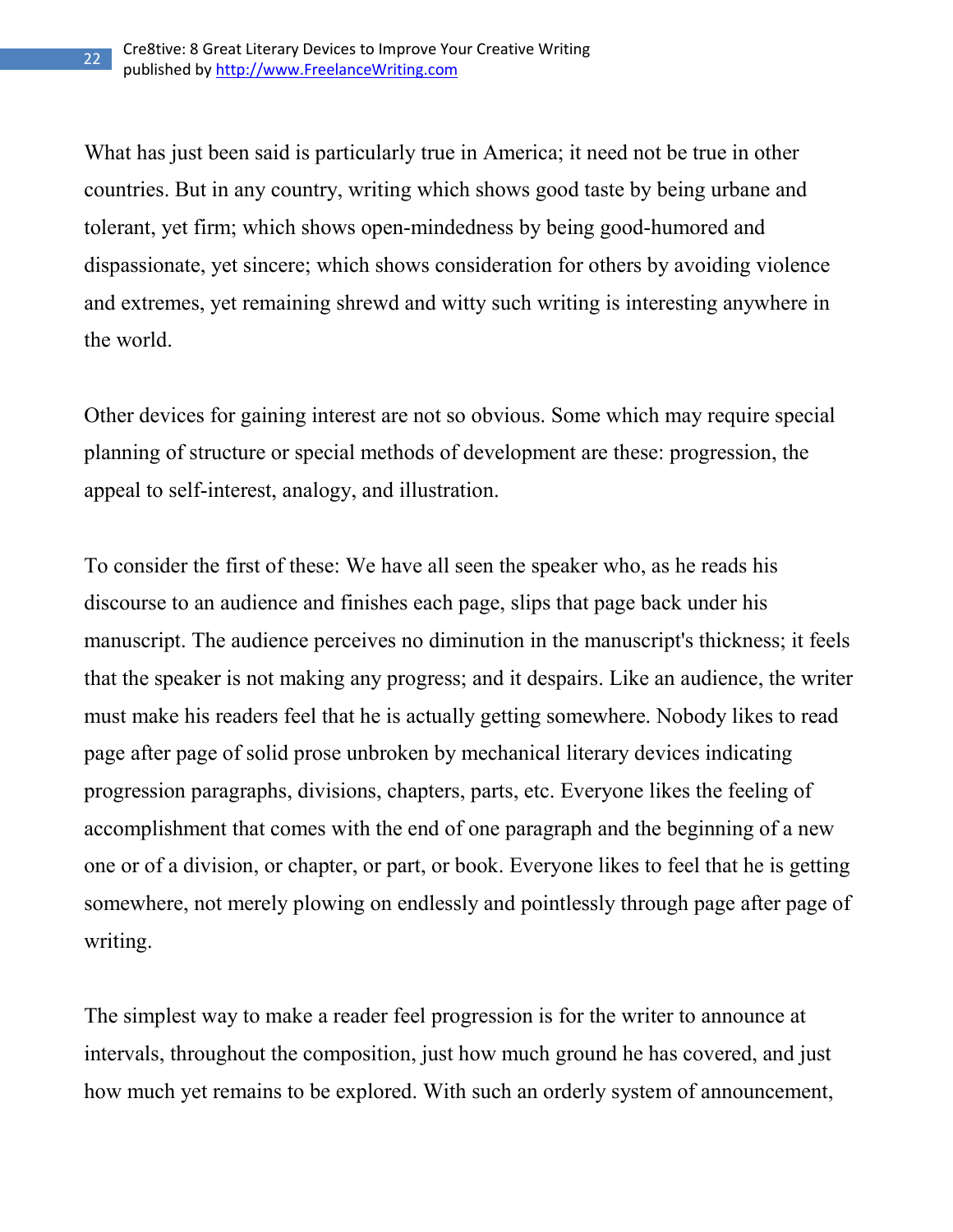the reader is certain to get a definite sense of progression, and to feel that the writer is covering ground toward the attainment of a definite end.

A sixth way to interest a reader is to show how a subject may be of real and immediate concern to him. For instance, people are ordinarily not much interested in local politics until they discover that their water bills have suddenly increased by about fifty per cent, and that the bad stretch of street in their block goes unrepaired; they are not much interested in plague epidemics until they discover a case of bird flu in the school which their children attend; and they are not much interested in subversive plots until they discover that a bomb has been found under the bus in which they commute every day. When a writer can make distinct contacts such as these between his abstract subject and his reader's self-interest, two-thirds of the work of being interesting is done.

#### **Using An Analogy with Examples**

Another source of interest is the use of analogy. An analogy is a figure of speech chiefly differing from a simile in which the writer elaborates a comparison between two things instead of one. Besides being a variation from literal, straightforward statement, an analogy may be interesting for various reasons.

**(a) Using an analogy may attract the reader's interest by drawing a parallel between conditions that concern the reader and conditions that do not concern him.** For instance, a reader may not have the slightest interest in the economic problems of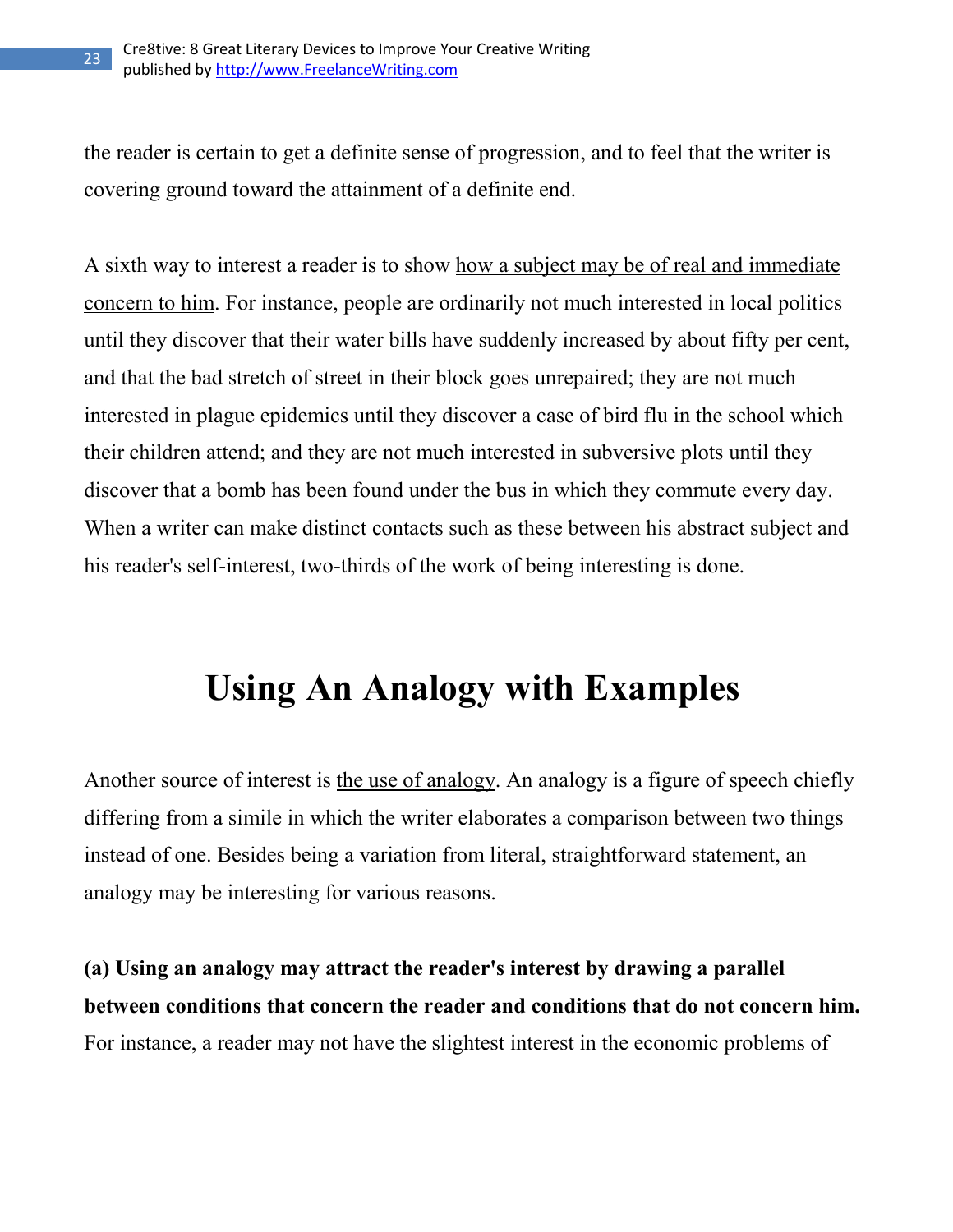China; but if the writer makes the reader see those problems as analogous to our own problems in the U.S., he may become amazingly interested in the economics in China.

**(b) Moreover, analogies may serve to convert the abstract into the concrete.** Let us take an example: "There is no doubt that contact with the things that they do not understand is to many minds distinctly disagreeable." This abstract statement is not particularly significant or memorable. But Frank Colby, the author, converts it into a strikingly concrete analogy by adding, "A dog not only prefers a customary and unpleasant odor; he hates a good one. A perfume pricks his nose, gives a wrench to his dog nature, perhaps tends to 'undermine those moral principles' without which dog 'society cannot exist. " This concrete expression is far more interesting than the abstraction.

**( c ) An analogy may be interesting because it clarifies or simplifies an intricate argument or an involved description.** The complex tangle of knotted theological doctrines about the Roman Catholic purgatory may be cut through at once by the simple analogy, "*Purgatory is a kind of waiting room or antechamber to heaven*."

We can present clearly the complicated map of Greece in a brief analogy: "*Greece is shaped like a three-fingered hand with a great gash almost cutting the palm in two below the thumb*." Such shortcuts engage the reader's interest, not only because they are imaginative, but also because they give the reader the triumphant feeling of having understand a difficult situation at a single stroke of a sentence.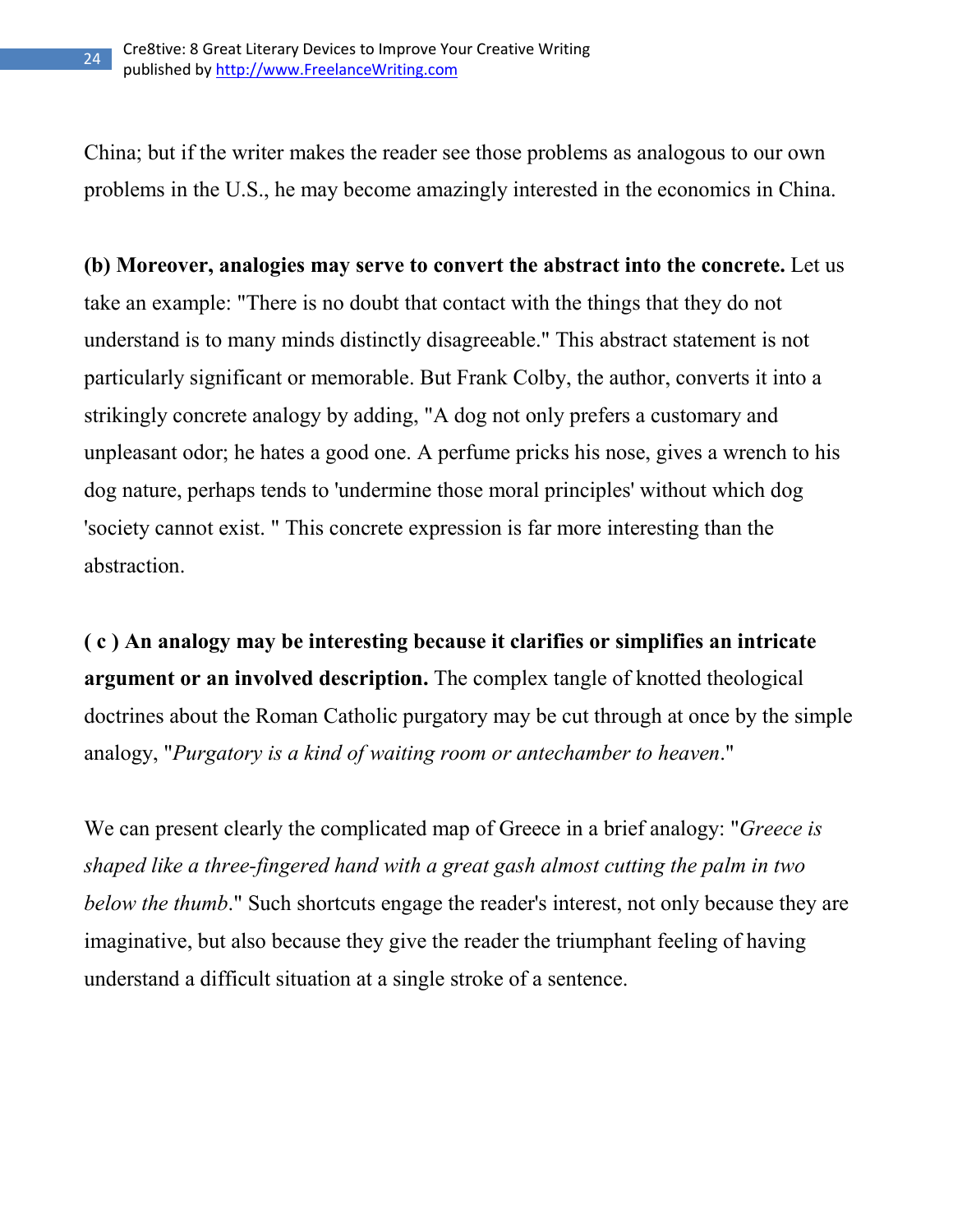A fourth way in which a writer can make composition interesting is by the use of concrete examples and specific illustrations. Nothing keeps a reader's interest so well as particular details of an abstract generalization.

Instead of the vague statement, "*John began to associate with bad friends*," how much more vigorous is this statement, "*John began to associate with the boys who gathered at 7-Eleven -- young bullies like Butch Lewis, Rick Mattson, and Pete Hammond*."

 Instead of the generalized, "*All Americans are alike*," how much more effective is this statement: "*Americans are all alike. Their meals are alike, their homes are alike, their cars are alike, their tastes in magazines and moving pictures are alike, their sentimentalities about dogs are alike, their very habits of lovemaking are alike.*"

 And instead of the vague, "*The children were noisy at the Saturday morning theater party*," how much more interesting is this statement made by a student: "*The noise did not come from the screen. It was inherent in the audience. There were shouts, exhortations, and vocal commands to the cowboy-hero that must have reached him at his home in Hollywood. There were wails, groans, screams as of voodoo victims, and the keening of fanatical cultists. There were whistles, stomps, exploding popcorn bags, cowbells, and now and again the soft 'plop' of an overwrought mother giving up and dropping gently to the floor*."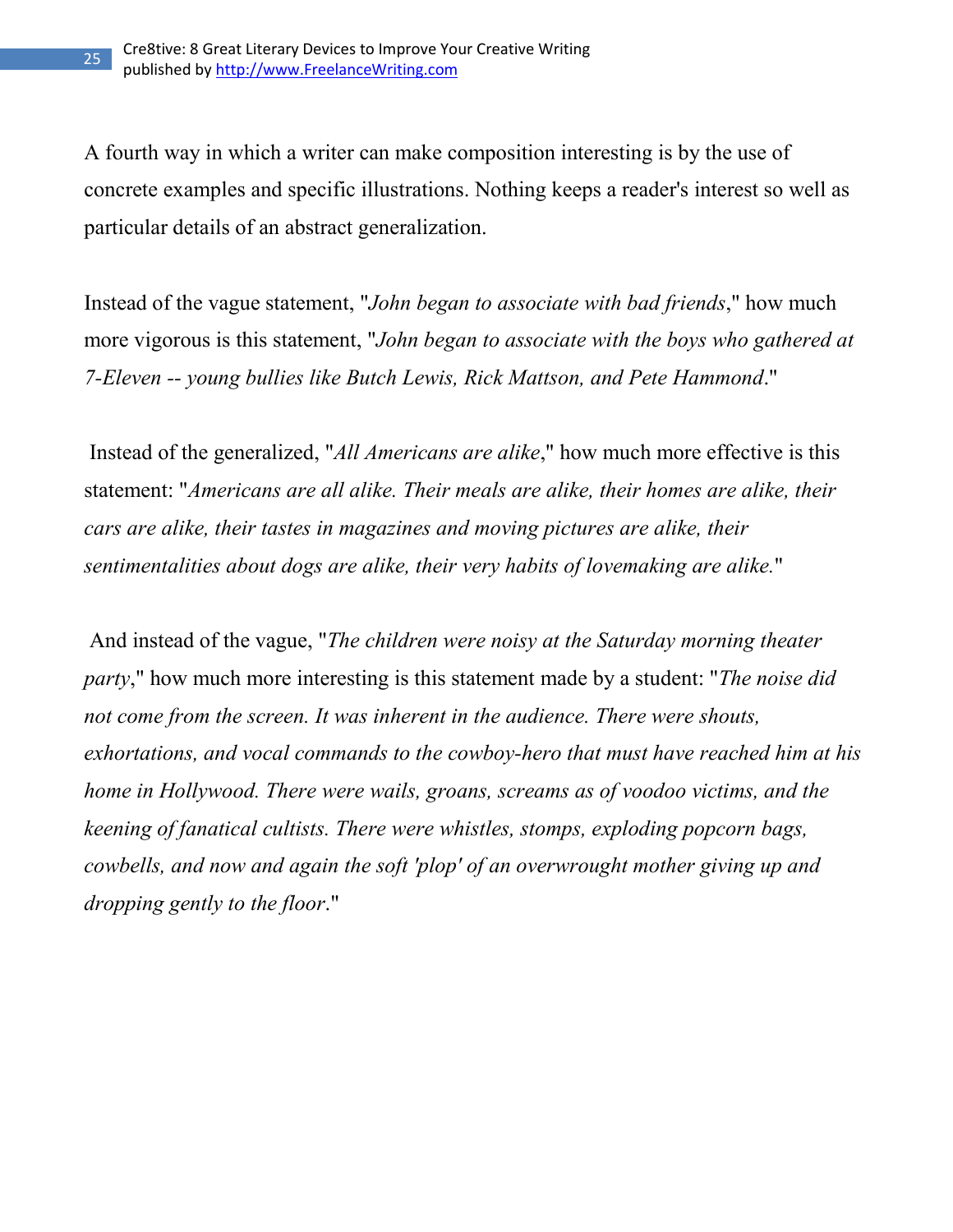Developing a general idea by means of examples and illustrations requires:

- 1. observation,
- 2. memory of fact,
- 3. and imagination.

It is not surprising that the usual run of writers and speakers employ in their compositions only abstract generalizations. They have not observed life carefully enough to know it; instead they know only the laws of their personal creed. They have not been interested enough in life to remember what it is like; instead they remember only that they believe a certain thing. They have not imagined enough to create, or recreate, a vivid life in which they let their reader/listener participate; instead they give out only dry summaries of an intellectual system. A writer who wishes to avoid both weakness and dullness cannot neglect to expand on his generalizations by means of examples and illustrations. No other literary device of composition is so convincing or so vivifying. **ED**